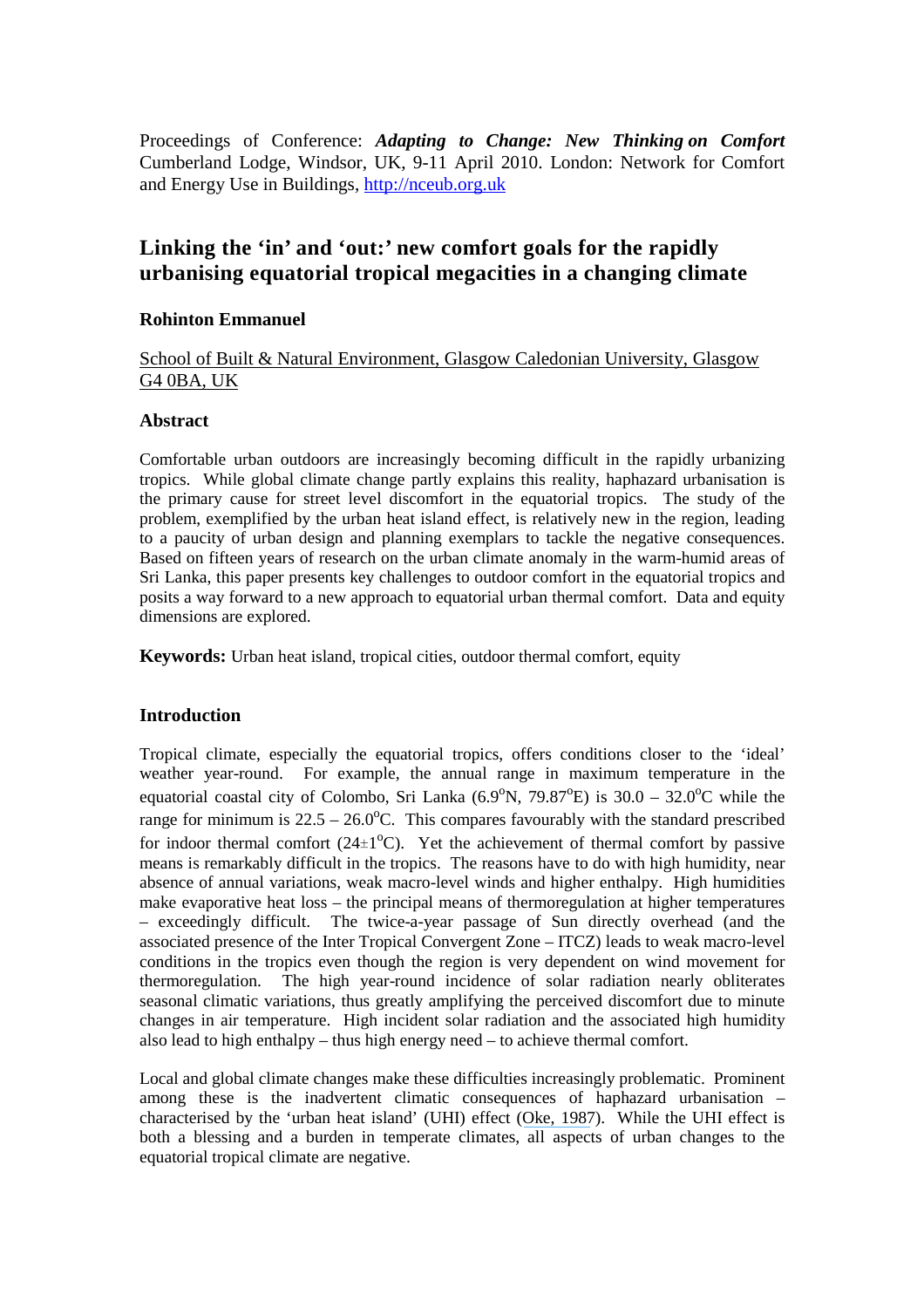Given these difficulties, the achievement of thermal comfort by passive means and at a level adequate to enhance local quality of life, is increasingly becoming difficult in the equatorial urban tropics. Combined with the fact that the wider tropical region is home to the largest urban transformation in contemporary human history and in the face of global and regional changes to climate, the creation of comfortable urban spaces become imperative, even if the mechanics of achieving it are exceedingly difficult.

This paper examines the emerging best practices in urban thermal comfort enhancement and hypothesises a way forward towards a new regime of equatorial tropical urban thermal comfort for a higher quality of life. The planning and design as well as data and equity implications are explored.

# **Background**



**Figure 1: Bioclimatic recommendations for Anuradhapura, Sri Lanka (8<sup>o</sup> 20'N, 80<sup>o</sup> 25'E)** 

Source: Bioclimatic chart from Halwatura and Jayasinghe (2008) and each line indicates a month's climate, similar to a method used by [Lam et al., \(2006\)](https://www.researchgate.net/publication/222241854_Development_of_passive_design_zones_in_China_using_bioclimatic_approach?el=1_x_8&enrichId=rgreq-50240998-dfbc-4707-a7d9-cbafeef6038e&enrichSource=Y292ZXJQYWdlOzI2ODIyMTE4MTtBUzoxNjM0MTU1NTMyMjQ3MDVAMTQxNTk3MjcxMjEzOQ==) 

# Tropical thermal comfort

A typical case of equatorial thermal comfort is illustrated by the situation in the Sri Lankan inland city of Anuradhapura (Figure 1 – each red line represents the weather for a month). The bioclimatic diagram indicates that even the seasonality of rainfall offers little thermal relief; barely tolerable conditions may be had only with excessive wind movement ( $> 0.6$ ) m/s). The achievement of such wind movements by passive means (especially in the indoors) is nearly impossible. Since temperatures and relative humidities are high, dehumidification is also necessary. This will involve the use of energy: no passive dehumidification technology applicable at a 'whole-house' scale exists at present.

### The 'urban heat island' effect in the topics

While the background climate thus presents a barely-tolerable condition, urbanisation and its attendant local climate changes are making the achievement of thermal comfort by passive means, increasingly difficult. The reasons have to do with the energetic basis of the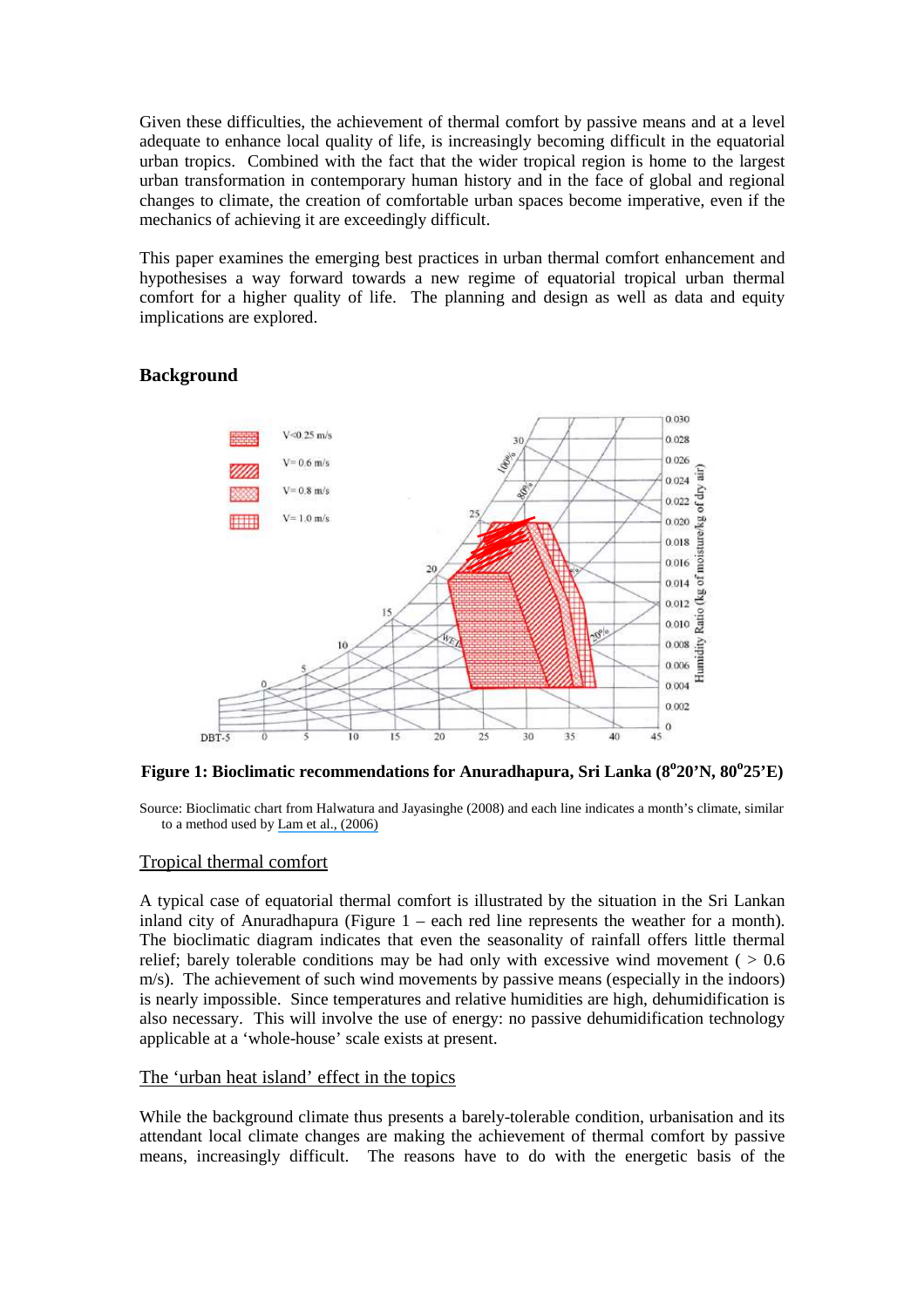inadvertent changes to urban climate, epitomized by the 'urban heat island effect' (cf. [Oke,](https://www.researchgate.net/publication/229724544_The_energetic_basis_of_urban_heat_island?el=1_x_8&enrichId=rgreq-50240998-dfbc-4707-a7d9-cbafeef6038e&enrichSource=Y292ZXJQYWdlOzI2ODIyMTE4MTtBUzoxNjM0MTU1NTMyMjQ3MDVAMTQxNTk3MjcxMjEzOQ==) [1982;](https://www.researchgate.net/publication/229724544_The_energetic_basis_of_urban_heat_island?el=1_x_8&enrichId=rgreq-50240998-dfbc-4707-a7d9-cbafeef6038e&enrichSource=Y292ZXJQYWdlOzI2ODIyMTE4MTtBUzoxNjM0MTU1NTMyMjQ3MDVAMTQxNTk3MjcxMjEzOQ==) [1987;](https://www.researchgate.net/publication/51996820_Boundary_Layer_Climates?el=1_x_8&enrichId=rgreq-50240998-dfbc-4707-a7d9-cbafeef6038e&enrichSource=Y292ZXJQYWdlOzI2ODIyMTE4MTtBUzoxNjM0MTU1NTMyMjQ3MDVAMTQxNTk3MjcxMjEzOQ==) Arnfield, 1990) (see Figure 2 for illustration):

- 1. The geometry of cities especially the three dimensional volume formed by buildings that abut streets (so called 'canyon geometry' effect) that efficiently traps solar radiation
- 2. Thermal properties of urban surfaces higher storage and multiple reflections
- 3. Anthropogenic heat Heat waste from combustion and metabolism;
- 4. Urban 'greenhouse' effect Increased incoming long-wave radiation from polluted urban atmosphere;
- 5. Evapotranspiration loss Reduction of green areas in cities lead to more sensible than latent heat transfer;
- 6. Wind shelter Reduced ability of wind to carry heat (turbulent transfer) either as sensible or latent heat (cf. Todhunter, 1990: Oke, 1988*a* [& 1988](https://www.researchgate.net/publication/223319151_Street_design_and_urban_canopy_layer_climate?el=1_x_8&enrichId=rgreq-50240998-dfbc-4707-a7d9-cbafeef6038e&enrichSource=Y292ZXJQYWdlOzI2ODIyMTE4MTtBUzoxNjM0MTU1NTMyMjQ3MDVAMTQxNTk3MjcxMjEzOQ==)*b*; Oke, *et al*. 1991; Saitoh and Hoshi, 1993; [Emmanuel, 2005](https://www.researchgate.net/publication/259458623_An_Urban_Approach_to_Climate_Sensitive_Design_Strategies_for_the_Tropics?el=1_x_8&enrichId=rgreq-50240998-dfbc-4707-a7d9-cbafeef6038e&enrichSource=Y292ZXJQYWdlOzI2ODIyMTE4MTtBUzoxNjM0MTU1NTMyMjQ3MDVAMTQxNTk3MjcxMjEzOQ==))



**Figure 2: Energetic basis of urban microclimate changes** 

Source: ([Emmanuel, 2005\)](https://www.researchgate.net/publication/259458623_An_Urban_Approach_to_Climate_Sensitive_Design_Strategies_for_the_Tropics?el=1_x_8&enrichId=rgreq-50240998-dfbc-4707-a7d9-cbafeef6038e&enrichSource=Y292ZXJQYWdlOzI2ODIyMTE4MTtBUzoxNjM0MTU1NTMyMjQ3MDVAMTQxNTk3MjcxMjEzOQ==) 

Although the urban climate of tropical cities is not extensively studied, the few that do exist suggest that the microclimatic changes due to urbanization in the region is substantial and the anatomy of tropical heat-islands bears a close resemblance to temperate ones ([Oke, 1982](https://www.researchgate.net/publication/229724544_The_energetic_basis_of_urban_heat_island?el=1_x_8&enrichId=rgreq-50240998-dfbc-4707-a7d9-cbafeef6038e&enrichSource=Y292ZXJQYWdlOzI2ODIyMTE4MTtBUzoxNjM0MTU1NTMyMjQ3MDVAMTQxNTk3MjcxMjEzOQ==)).

A review of early (1966 – 2005) tropical UHI studies is provided by Emmanuel, 2005 (see especially Table 2.3, p. 30 in Emmanuel, 2005). The earliest tropical urban micro-climatic study we could find was by Nieuwolt (1966) in Singapore. Taking air temperature and relative humidity measurements at various points in the city and suburban areas, and comparing them with the readings from the Singapore Airport (representing a "rural" setting), Nieuwolt found that the city was appreciably warmer (3 - 3.5 deg.C) and drier (relative humidity up to 20% lower) than the airport. This study is representative of the findings by many UHI studies from the region (see, for example, Giridharan et al., 2004; Emmanuel and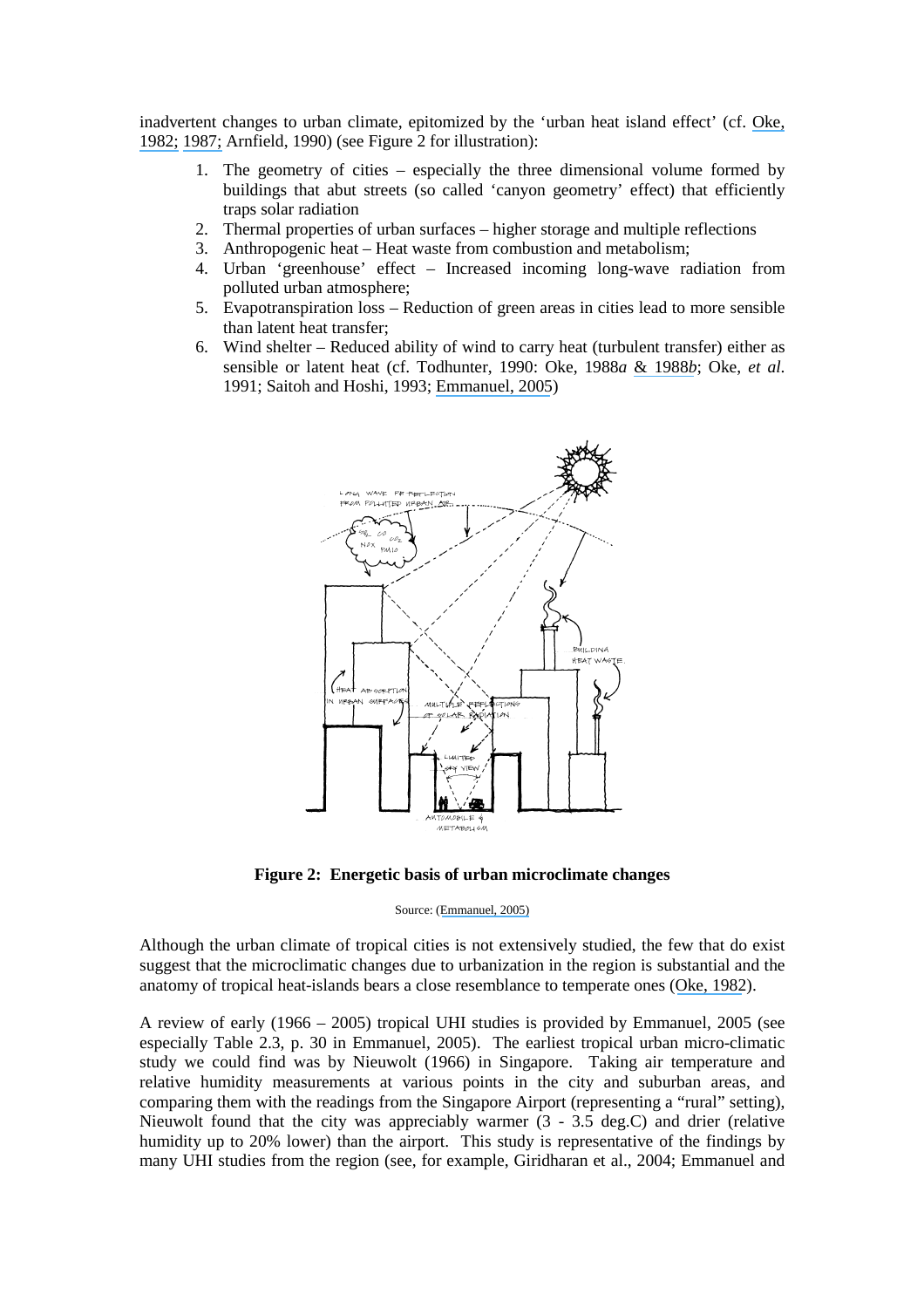Johansson, 2006; Johansson and Emmanuel, 2006; Emmanuel and Fernando, 2007; Giridharan et al., 2008).

Amelioration of urban climate changes in the equatorial tropics – current best practices in urban planning and design

The UHI mitigation strategies can be grouped into three major themes (cf. Emmanuel, 2005):

- 1. Increase vegetation cover
- 2. Increase thermal reflectivity (albedo) of urban surfaces, particularly roofs
- 3. Manipulate urban geometry.

#### Increase vegetation cover

Simulation studies suggest increase in urban vegetation will lead to 15 to 35% reductions in building cooling energy costs in the U.S. ([Akbari et al., 1992](https://www.researchgate.net/publication/236464814_Cooling_Our_Communities_A_Guidebook_on_Tree_Planting_and_Light-Colored_Surfacing?el=1_x_8&enrichId=rgreq-50240998-dfbc-4707-a7d9-cbafeef6038e&enrichSource=Y292ZXJQYWdlOzI2ODIyMTE4MTtBUzoxNjM0MTU1NTMyMjQ3MDVAMTQxNTk3MjcxMjEzOQ==)). Other studies on climate enhancement/building energy reduction associated with urban vegetation cover have indicated widely varying benefits. These include: up to  $27^{\circ}F$  (15 $^{\circ}C$ ) reduction in surface temperature during hot, summer days in Miami, Florida (Parker, 1983); up to 25% reduction in building cooling energy needs in the eastern United States ([Heisler, 1986](https://www.researchgate.net/publication/223943333_Effects_of_Individual_Trees_on_the_Solar_Radiation_Climate_of_Small_Buildings?el=1_x_8&enrichId=rgreq-50240998-dfbc-4707-a7d9-cbafeef6038e&enrichSource=Y292ZXJQYWdlOzI2ODIyMTE4MTtBUzoxNjM0MTU1NTMyMjQ3MDVAMTQxNTk3MjcxMjEzOQ==)); 30% reduction in daily cooling energy need and 27-42% reduction of peak power demand in Sacramento ([Akbari, et](https://www.researchgate.net/publication/222597005_Peak_power_and_cooling_energy_savings_of_shade_trees?el=1_x_8&enrichId=rgreq-50240998-dfbc-4707-a7d9-cbafeef6038e&enrichSource=Y292ZXJQYWdlOzI2ODIyMTE4MTtBUzoxNjM0MTU1NTMyMjQ3MDVAMTQxNTk3MjcxMjEzOQ==)  [al., 1997b](https://www.researchgate.net/publication/222597005_Peak_power_and_cooling_energy_savings_of_shade_trees?el=1_x_8&enrichId=rgreq-50240998-dfbc-4707-a7d9-cbafeef6038e&enrichSource=Y292ZXJQYWdlOzI2ODIyMTE4MTtBUzoxNjM0MTU1NTMyMjQ3MDVAMTQxNTk3MjcxMjEzOQ==));  $10^{\circ}F$  (5.5°C) air temperature reduction within 2 mile radii of Mexico City urban parks ([Jauregui, 1973](https://www.researchgate.net/publication/34414326_Untersuchungen_zum_Stadtklima_von_Mexiko-Stadt?el=1_x_8&enrichId=rgreq-50240998-dfbc-4707-a7d9-cbafeef6038e&enrichSource=Y292ZXJQYWdlOzI2ODIyMTE4MTtBUzoxNjM0MTU1NTMyMjQ3MDVAMTQxNTk3MjcxMjEzOQ==)) and 3-5% reduction in regional summertime cooling load for U.S. cities located between  $25-45^{\circ}N$  latitude with low-to-moderate humidities ([Sailor, 1998](https://www.researchgate.net/publication/252969335_Simulations_of_Annual_Degree_Day_Impacts_of_Urban_Vegetative_Augmentation?el=1_x_8&enrichId=rgreq-50240998-dfbc-4707-a7d9-cbafeef6038e&enrichSource=Y292ZXJQYWdlOzI2ODIyMTE4MTtBUzoxNjM0MTU1NTMyMjQ3MDVAMTQxNTk3MjcxMjEzOQ==)). The climatic effect of urban vegetation occurs on top of other non-climatic benefits.

The direct effect of vegetative cover upon urban comfort is not so much due to the reduction in air temperature as radiation reduction (Robinette, 1973; [Barradas et al, 1999](https://www.researchgate.net/publication/223233987_Energy_balance_measurements_in_a_suburban_vegetated_area_in_Mexico_City?el=1_x_8&enrichId=rgreq-50240998-dfbc-4707-a7d9-cbafeef6038e&enrichSource=Y292ZXJQYWdlOzI2ODIyMTE4MTtBUzoxNjM0MTU1NTMyMjQ3MDVAMTQxNTk3MjcxMjEzOQ==)). Trees affect urban microclimates on two levels: human comfort and building energy budget (Parker, 1983; Miller, 1988). Not only what vegetation does is important, but also what it prevents  $-$  i.e. heating up of urban canyons ([Oke, 1989](https://www.researchgate.net/publication/288950272_The_micrometeorology_of_the_urban_forest?el=1_x_8&enrichId=rgreq-50240998-dfbc-4707-a7d9-cbafeef6038e&enrichSource=Y292ZXJQYWdlOzI2ODIyMTE4MTtBUzoxNjM0MTU1NTMyMjQ3MDVAMTQxNTk3MjcxMjEzOQ==)). While the direct temperature reduction due to the presence of a large urban park is only about 1-2 deg.C, the prevention of heat build-up ([Oke,](https://www.researchgate.net/publication/288950272_The_micrometeorology_of_the_urban_forest?el=1_x_8&enrichId=rgreq-50240998-dfbc-4707-a7d9-cbafeef6038e&enrichSource=Y292ZXJQYWdlOzI2ODIyMTE4MTtBUzoxNjM0MTU1NTMyMjQ3MDVAMTQxNTk3MjcxMjEzOQ==) [1989](https://www.researchgate.net/publication/288950272_The_micrometeorology_of_the_urban_forest?el=1_x_8&enrichId=rgreq-50240998-dfbc-4707-a7d9-cbafeef6038e&enrichSource=Y292ZXJQYWdlOzI2ODIyMTE4MTtBUzoxNjM0MTU1NTMyMjQ3MDVAMTQxNTk3MjcxMjEzOQ==)) and partitioning of more heat into latent rather than sensible means (cf. [Barradas, et al.,](https://www.researchgate.net/publication/223233987_Energy_balance_measurements_in_a_suburban_vegetated_area_in_Mexico_City?el=1_x_8&enrichId=rgreq-50240998-dfbc-4707-a7d9-cbafeef6038e&enrichSource=Y292ZXJQYWdlOzI2ODIyMTE4MTtBUzoxNjM0MTU1NTMyMjQ3MDVAMTQxNTk3MjcxMjEzOQ==) [1999](https://www.researchgate.net/publication/223233987_Energy_balance_measurements_in_a_suburban_vegetated_area_in_Mexico_City?el=1_x_8&enrichId=rgreq-50240998-dfbc-4707-a7d9-cbafeef6038e&enrichSource=Y292ZXJQYWdlOzI2ODIyMTE4MTtBUzoxNjM0MTU1NTMyMjQ3MDVAMTQxNTk3MjcxMjEzOQ==)) will be of greater value to urban dwellers.

However, the ability of urban trees to improve the thermal comfort conditions in the surroundings is a function of the seasons, background climate, size of green area, type of surface over which trees are planted and the amount of leaf cover. In the sub-tropical Mexico City, Barradas, et al., (1999) found that during the dry season trees dissipate nearly 70% of the net radiation via sensible heating and only 25% through latent means. In the wet season however, the numbers are reversed. Thus, water availability is a crucial factor in the increase of latent heat transfer by vegetation. Similarly, cooling effects of urban trees are more pronounced in an area with warmer background climate (Shashua-[Bar and Hoffman, 2000](https://www.researchgate.net/publication/222709023_Vegetation_as_a_climatic_component_in_the_design_of_an_urban_street_An_empirical_model_for_predicting_the_cooling_effect_of_urban_green_areas_with_trees?el=1_x_8&enrichId=rgreq-50240998-dfbc-4707-a7d9-cbafeef6038e&enrichSource=Y292ZXJQYWdlOzI2ODIyMTE4MTtBUzoxNjM0MTU1NTMyMjQ3MDVAMTQxNTk3MjcxMjEzOQ==)). Furthermore, the bigger the urban green pocket, more pronounced will be the thermal comfort improvement ([Gomez, et al., 2001](https://www.researchgate.net/publication/222733918_Green_zones_bioclimatic_studies_and_human_comfort_in_the_future_development_of_urban_planning?el=1_x_8&enrichId=rgreq-50240998-dfbc-4707-a7d9-cbafeef6038e&enrichSource=Y292ZXJQYWdlOzI2ODIyMTE4MTtBUzoxNjM0MTU1NTMyMjQ3MDVAMTQxNTk3MjcxMjEzOQ==)). Additionally, trees planted over vegetated areas are able to transpire better than those over asphalt areas ([Kjelgren and Montague, 1998](https://www.researchgate.net/publication/257522507_Urban_tree_transpiration_over_turf_and_asphalt_surfaces?el=1_x_8&enrichId=rgreq-50240998-dfbc-4707-a7d9-cbafeef6038e&enrichSource=Y292ZXJQYWdlOzI2ODIyMTE4MTtBUzoxNjM0MTU1NTMyMjQ3MDVAMTQxNTk3MjcxMjEzOQ==)). When urban trees completely cover the sky dome, air temperature reductions up to  $3.3^{\circ}$ C can be expected (Shashua-Bar and Hoffman, 2002).

Another variant of urban green enhancement approach is the greening of rooftops (the socalled "green roof" approach). The city of Tokyo is a leading champion of this approach to mitigate the negative effect of the UHI. In the context of a rapid increase in the Tokyo UHI and increasing mortality associated with heat stroke (cf. [Nakai, et al., 1999](https://www.researchgate.net/publication/12674406_Deaths_from_heat-stroke_in_Japan_1968-1994?el=1_x_8&enrichId=rgreq-50240998-dfbc-4707-a7d9-cbafeef6038e&enrichSource=Y292ZXJQYWdlOzI2ODIyMTE4MTtBUzoxNjM0MTU1NTMyMjQ3MDVAMTQxNTk3MjcxMjEzOQ==)), the Tokyo city authorities have imposed building regulations that mandate at least 20% green cover on all newly built structures (cf. Tanikawa, 2002).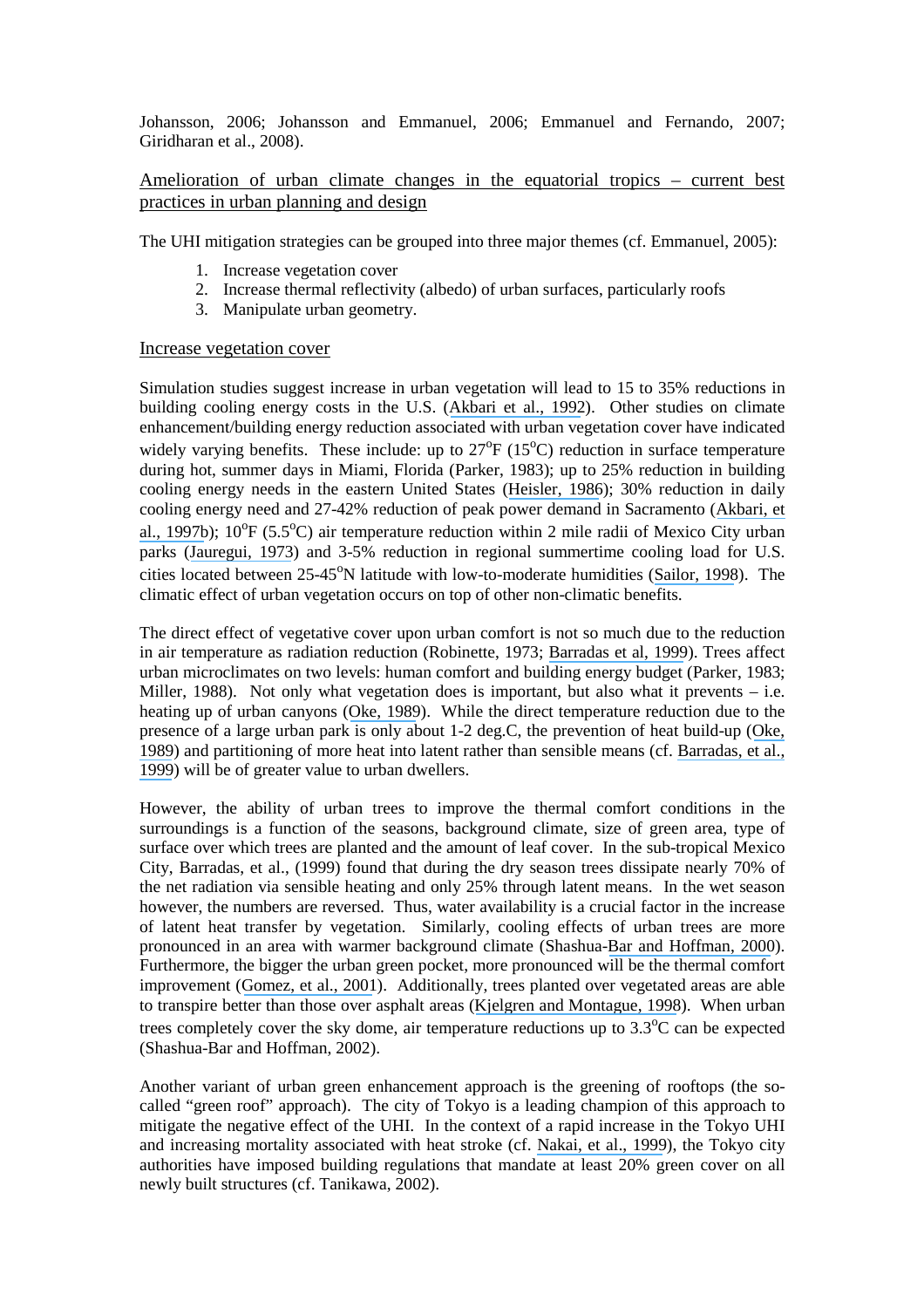In an experimental study using analogous models, Takakura et al., (2000) found that a concrete roof with ivy cover resulted in a room temperature of  $24-25^{\circ}$ C while a bare concrete roof resulted in a room temperature of nearly  $40^{\circ}$ C. However, the nighttime cooling experienced by the bare concrete roof was slightly better than the ivy-covered roof.

[Niachou et al., \(2001\)](https://www.researchgate.net/publication/223597230_Analysis_of_the_Green_Roof_Thermal_Properties_and_Investigation_of_its_Energy_Performance?el=1_x_8&enrichId=rgreq-50240998-dfbc-4707-a7d9-cbafeef6038e&enrichSource=Y292ZXJQYWdlOzI2ODIyMTE4MTtBUzoxNjM0MTU1NTMyMjQ3MDVAMTQxNTk3MjcxMjEzOQ==) measured the indoor air temperatures and thermal performance of a roof with and without green cover in a real building in Athens, Greece, during the summer, and then estimated the cooling energy saving due to green roof. It is reported that green roofs reduced cooling load by up to 48% in non-insulated buildings with night ventilation. However, the cooling load reduction due to green roof in a well-insulated building was negligible (less than 2% reduction).

In addition to reducing indoor temperatures and building-level cooling energy use, green roofs also improve the surrounding air temperature on account of a large amount of heat partitioning into latent means (Ishihara and Chou, 1992; [Papadakis, et al., 2001](https://www.researchgate.net/publication/222517003_An_experimental_investigation_of_the_effect_of_shading_with_plants_for_solar_control_of_buildings?el=1_x_8&enrichId=rgreq-50240998-dfbc-4707-a7d9-cbafeef6038e&enrichSource=Y292ZXJQYWdlOzI2ODIyMTE4MTtBUzoxNjM0MTU1NTMyMjQ3MDVAMTQxNTk3MjcxMjEzOQ==)). However, the life-cycle cost of a green roof system needs to be taken into account when measuring the total benefits (cf. [Wong, et al., 2002](https://www.researchgate.net/publication/239360374_Thermal_comfort_evaluation_of_naturally_ventilated_public_housing_in_Singapore?el=1_x_8&enrichId=rgreq-50240998-dfbc-4707-a7d9-cbafeef6038e&enrichSource=Y292ZXJQYWdlOzI2ODIyMTE4MTtBUzoxNjM0MTU1NTMyMjQ3MDVAMTQxNTk3MjcxMjEzOQ==)). This is particularly so with respect to the lifecycle costs of well-insulated buildings.

### Increase thermal reflectivity

Proponents of increased urban thermal reflectivity (albedo) encourage light-coloured building surfaces, particularly the roofs. Garbesi et al., (1989), Akbari et al., (1992) and Fishman et al., (1994) suggest that increasing urban albedo by up to 15% will reduce air temperatures at the neighbourhood level by as much as  $5^{\circ}F(2.8^{\circ}C)$ .

Parker & Barkaszi (1997) white-painted roofs of several actual residential buildings in Southern Florida during mid-summer and compared the cooling energy consumption using a before and after protocol. White roofs reduced the average cooling energy consumption by 22% (and peak power consumption by 19%). Using a similar methodology, Akbari et al., (1997a) reported cooling load reduction up to 80% for a small house and 35% reduction for a large bungalow in Sacramento, California.

Using scale models, Simpson and McPherson (1997) reported slightly better energy consumption performance under a white roof than silver-coloured roof, indicating the importance of emissivity in addition to albedo.

### Manipulate urban geometry

The primary design strategy to manipulate urban geometry is to enhance the shading potential of the urban mass. It may be noted that sun control of individual buildings in the tropics where the sun is closer to the azimuth, is relatively easy. It is therefore necessary to enhance the comfort potentials of the urban outdoors in the tropics where considerable living occurs. Such an action needs to be taken at the neighbourhood scale that utilizes its urban geometry (massing) to reduce the heat island effect, by shading itself.

An urban approach to shade enhancement was first proposed by [Emmanuel \(1993\)](https://www.researchgate.net/publication/233214976_A_Hypothetical_). The concept, called "shadow umbrella" utilizes the urban massing to shade the areas between buildings. [Emmanuel \(2005\)](https://www.researchgate.net/publication/259458623_An_Urban_Approach_to_Climate_Sensitive_Design_Strategies_for_the_Tropics?el=1_x_8&enrichId=rgreq-50240998-dfbc-4707-a7d9-cbafeef6038e&enrichSource=Y292ZXJQYWdlOzI2ODIyMTE4MTtBUzoxNjM0MTU1NTMyMjQ3MDVAMTQxNTk3MjcxMjEzOQ==) details the procedure and presents design strategies derived from this concept.

A variant of the geometry manipulation approach was suggested by [Swaid \(1992\)](https://www.researchgate.net/publication/225957148_Intelligent_urban_forms_IUF_A_new_climate-concerned_urban_planning_strategy?el=1_x_8&enrichId=rgreq-50240998-dfbc-4707-a7d9-cbafeef6038e&enrichSource=Y292ZXJQYWdlOzI2ODIyMTE4MTtBUzoxNjM0MTU1NTMyMjQ3MDVAMTQxNTk3MjcxMjEzOQ==). In this proposal, an adjustable vertical shading device is attached to the top of a canyon wall. This in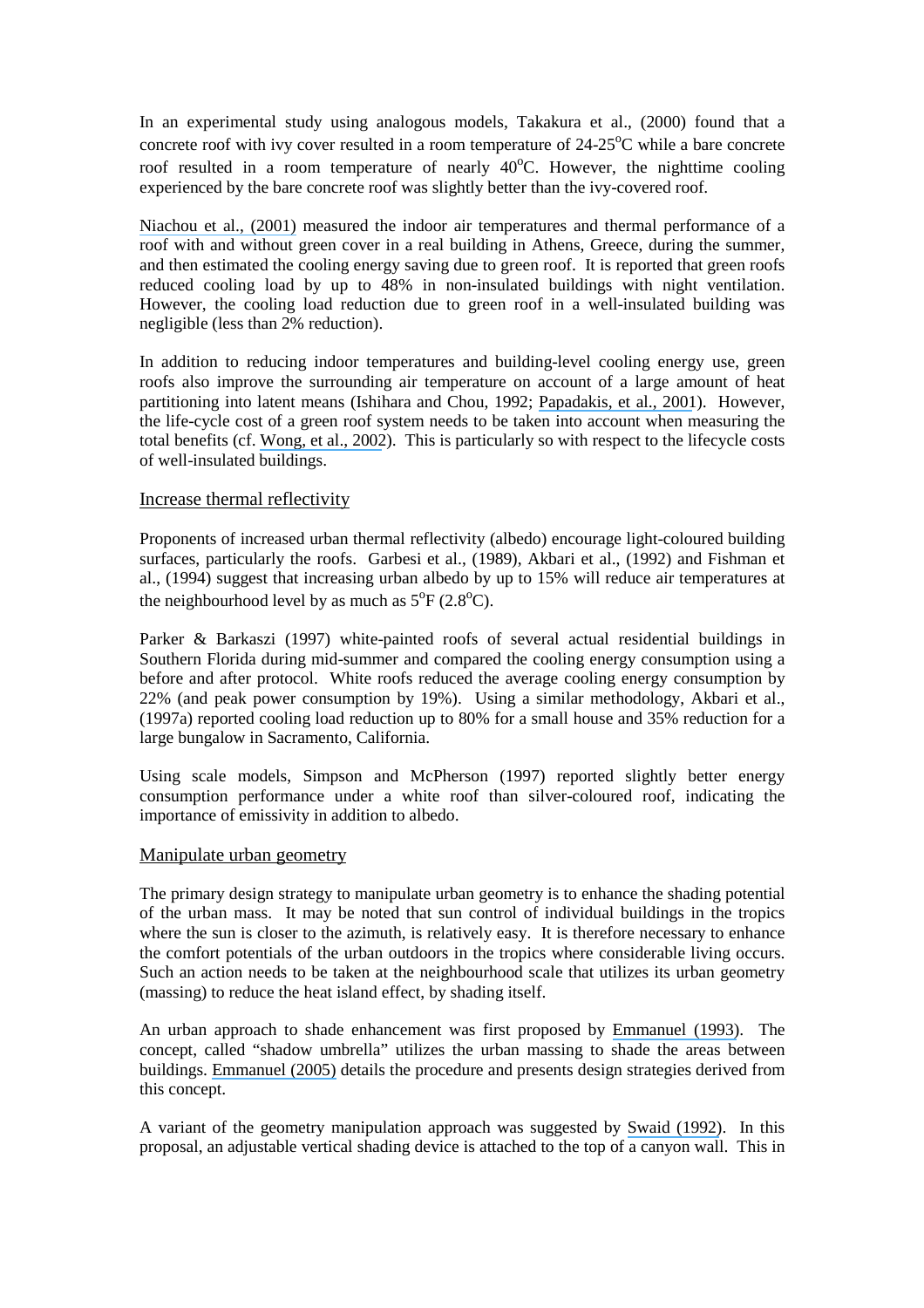turn increases the street canyon depth at daytime (i.e. leads to more shading). The device can be retracted at night, thus the night-time SVF remains unchanged.

### **Exemplar efforts in the equatorial urban tropics**

This section presents a case study of an effort to enhance thermal comfort at a neighbourhood scale, in a large housing estate in the central lowlands of Sri Lanka (Anuradhapura,  $8^{\circ}20'N$ , 80°25'E). The project involved the development of a 1500-unit housing estate and associated infrastructure. The author was involved as the sustainability consultant to the architects for this scheme. The discussion below quantifies the thermal comfort consequences of design choices at both the settlement- and building-levels. Bioclimatic conditions of the background climate is shown in Figure 1.

Figure 3 shows the proposed street layout option proposed by the Architects for the housing scheme. Street canyon is oriented northeast-southwest while houses are coupled but staggered (i.e. front and backyard width vary alternatively). Property lines too, are staggered.



**Figure 3: Typical schematic layout of dwelling units** 

Additionally, streets are tree-lined and the backyards are kept as green as possible. Exterior surfaces of buildings are painted in light colours and the street itself is paved in light-coloured concrete.

The quantification of thermal comfort in the above neighbourhood was simulated using a freeware called ENVI-met (Bruse, 2004). ENVI-met is a 3-dimensional non-hydrostatic model for the simulation of surface–plant–air interactions, especially within the urban canopy layer. It is designed for the micro-scale with a typical horizontal resolution from 0.5 to 10 m and a typical timeframe of 24 to 48h with a time step of 10 s. This resolution allows the investigation of small-scale interactions between individual buildings, surfaces and plants (Bruse 2004).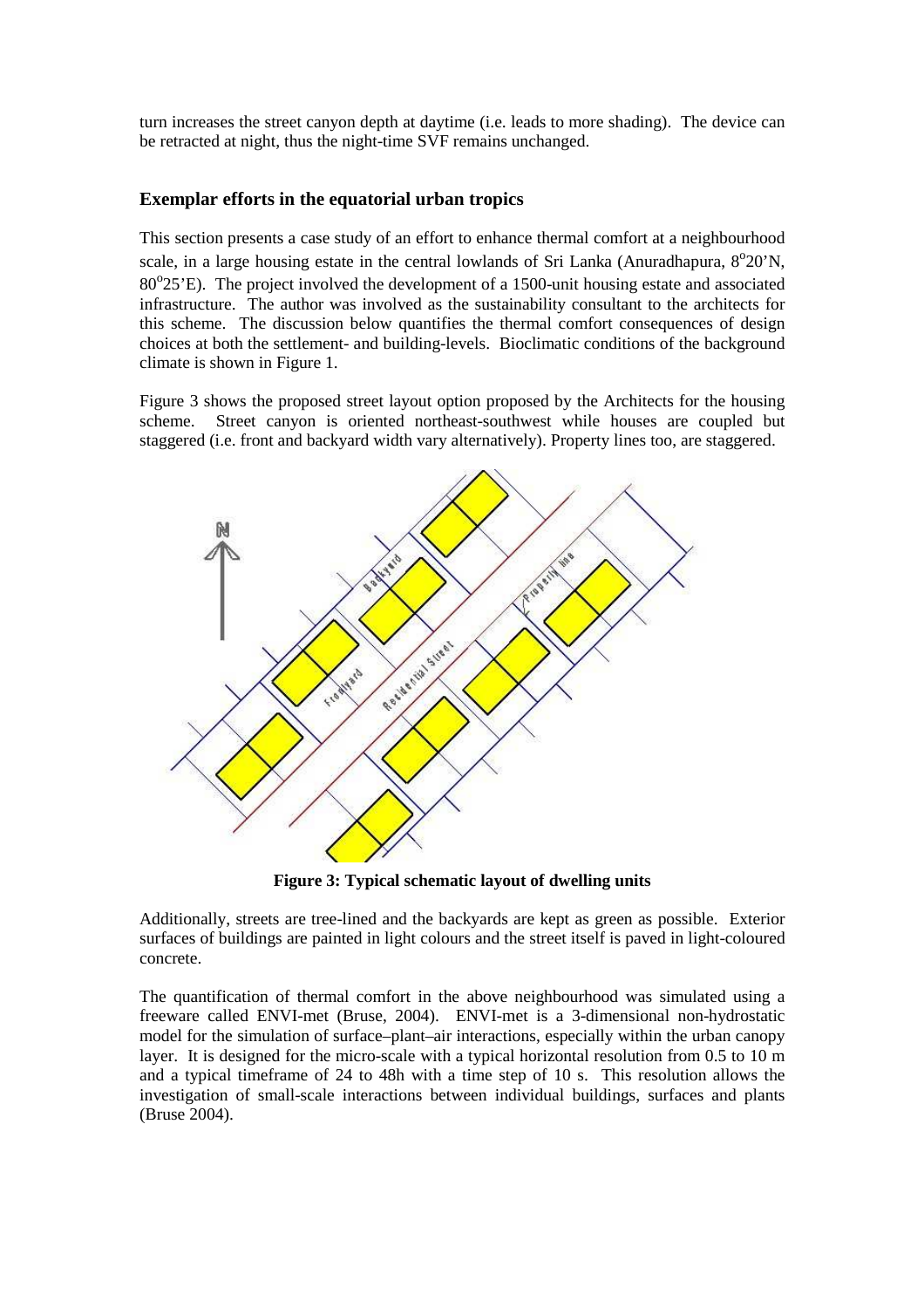

**Figure 4: Simulated distribution of Mean Radiant Temperature (MRT)** 

Figure 4 shows the distribution of Mean Radiant Temperature (MRT) within a three adjoining street canyons laid out as shown in Figure 3. (see Emmanuel and Fernando, 2007 for a justification for using MRT as a proxy for outdoor thermal comfort in the tropics). It appears that substantial MRT differences are possible in areas surrounding the individual buildings by this high-density, staggered arrangement of buildings with high greenery and high albedo.

The ENVI-met simulation of three street orientations (Northeast-Southwest, North-South and Northwest-Southeast), two options for building arrangements (staggered), a landscaped street ("Green case") and one option for street paving ("green" paving instead of standard asphaltpaved road) showed that street orientation contributes the most to the outdoor temperature (and, by inference, to the thermal comfort). A strategy to plant trees in the front-yards of lots would also be beneficial. The effect of non-asphalted street was minimal (See Figure 5).

### Indoor conditions

The indoor thermal environment of a typical house in this housing scheme was simulated using a building-level simulation program called DEROB-LTH, using the following parameters: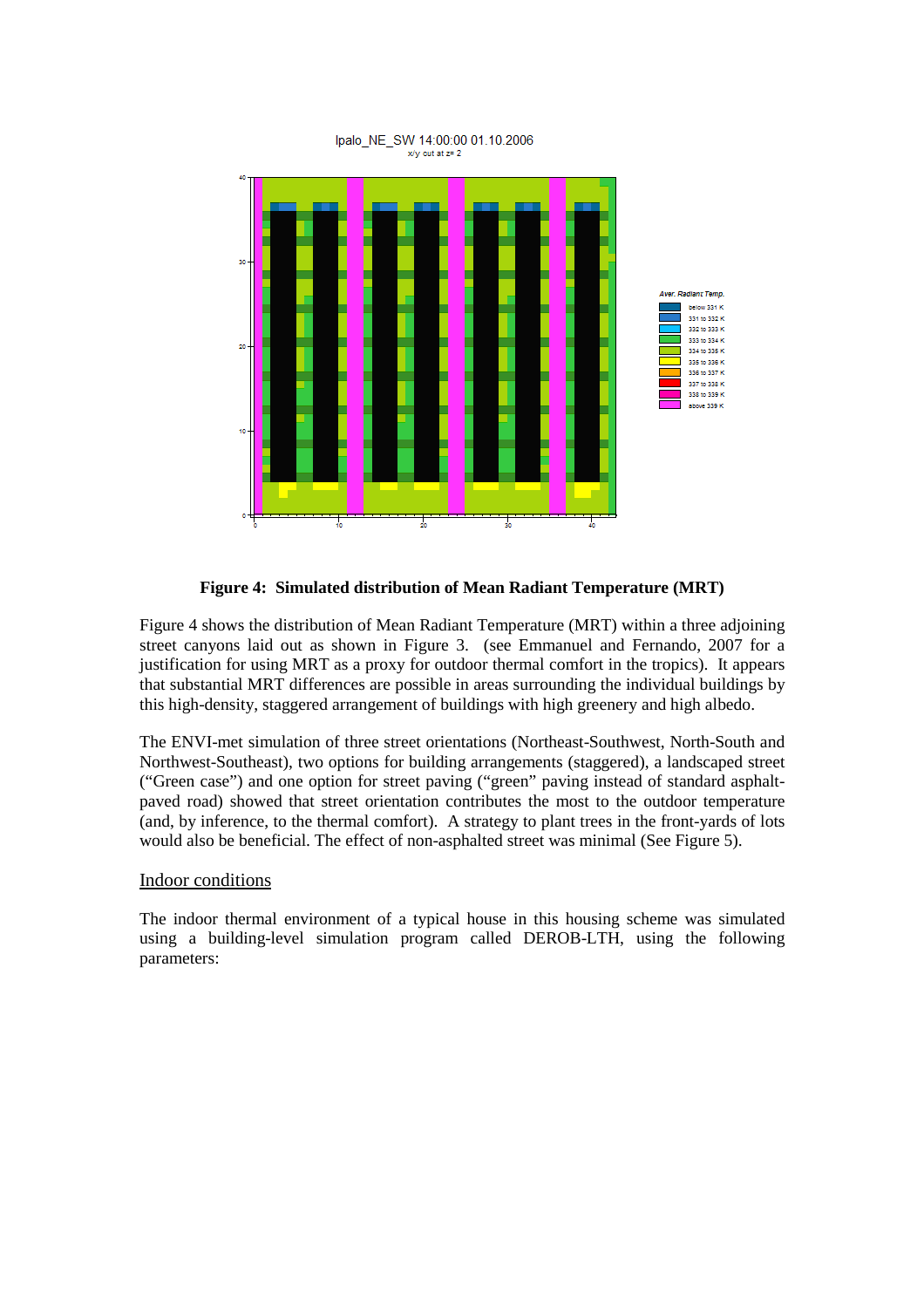

**Figure 5: Air temperature variations around individual housing units** 

- 1. 9m wide street, lined with 150m2 plots on both sides, each plot surrounded by 1m high live hedge
- 3. Each plot has a 75m2 single-story house with two bedrooms, a toilet, a kitchen and a living/ dining area. Houses are laid on a staggered form, with alternating houses having the legal minimum rear space (2.5m). Every other house has a larger rear space (and thus smaller front yard). For reasons of simplicity of the computer model, the internal partitions of the house are ignored
- 4. The house is constructed of 225mm thick brick walls, plastered both sides (outside rough plastered and dark coloured inside lime plastered and white coloured); calicut tile roof on timber frame with flat asbestos sheet ceiling; 6mm thick, single glazed windows on wood frames; tiled floor on 100mm mass concrete
- 5. All windows are shaded by 1m wide horizontal shading devices
- 6. The house is considered air-conditioned for the purpose of calculating the cooling load. The rate of infiltration is assumed to be 1 Air Change per Hour (ACH). In reality however, houses will not be air-conditioned. This exercise was used solely for the calculation of potential energy savings

Internal temperature of the house is set lower at night and slightly higher during the day. The house is assumed to have four occupants.

In addition to the above case, the following options were studied:

- 1. Main entrance facing East;
- 2. corrugated cement-fibre sheet roof;
- 3. Tile roof with "Styrofoam" insulation;
- 4. White painted roof cover

The first option was studied to estimate the effect of layout (orientation), while the other three options estimate the effect of various roofing options. In a tropical context, roof is the most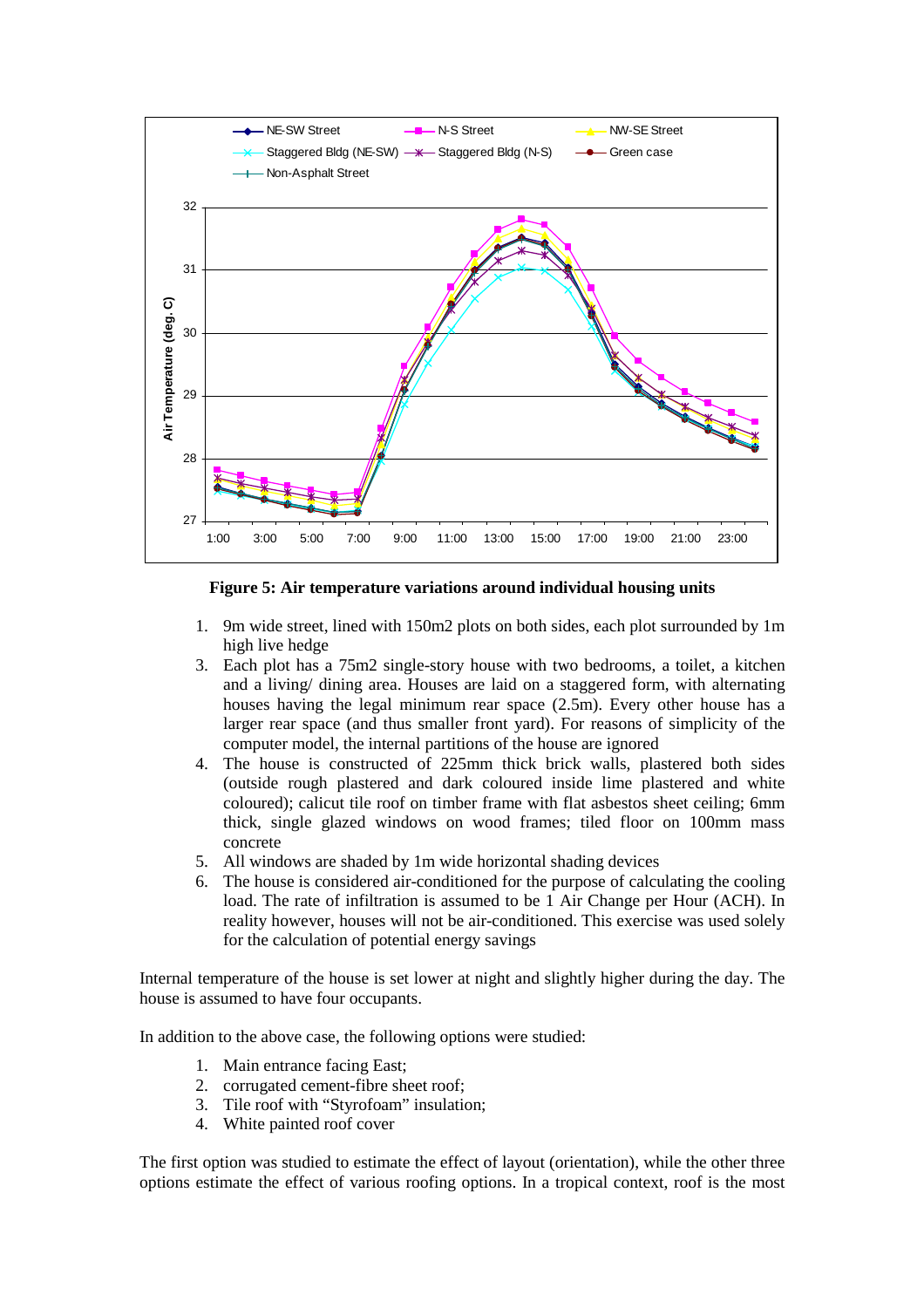



**Figure 6: Indoor air temperature in a typical house studies** 

The best indoor comfort option is to paint the roof white and use roof insulation. The second best option would be to use roof insulation. Up to 3 deg. C reduction in indoor air temperature is possible with white roof/roof insulation combination. Nearly 2 deg. C reduction could be achieved by insulating the roof. Such reductions are remarkable in the context of constant and warm outdoor conditions in the equatorial tropics. In terms of layout, East-West orientation (i.e. main entrance facing east) is seen as the worst option.

Table 1 shows the potential cooling load reductions that could be achieved by manipulating the roof design. These are worked out on the hypothetical basis of air conditioning the house (i.e. keeping the windows closed). This was done as a thought experiment to quantify the potential cooling effect of different roof design strategies. However, windows are most likely to remain open in practice, resulting in cooler temperatures.

**Table 1: Potential cooling load reductions due to different roofing strategies** 

|                          | Cooling<br>Load<br>(kWh) | <b>Saving over</b><br><b>Base case</b> |
|--------------------------|--------------------------|----------------------------------------|
| Option 'A'               |                          |                                        |
| <b>Base Case</b>         | 26.32                    | $0.0\%$                                |
| Insulated Roof           | 23.83                    | 9.5%                                   |
| White Roof w/ Insulation | 21.74                    | 17.4%                                  |
| <b>Option 'B'</b>        |                          |                                        |
| <b>Base Case</b>         | 29.26                    | $0.0\%$                                |
| Insulated Roof           | 26.88                    | 8.1%                                   |
| White Roof w/ Insulation | 24.57                    | 16.0%                                  |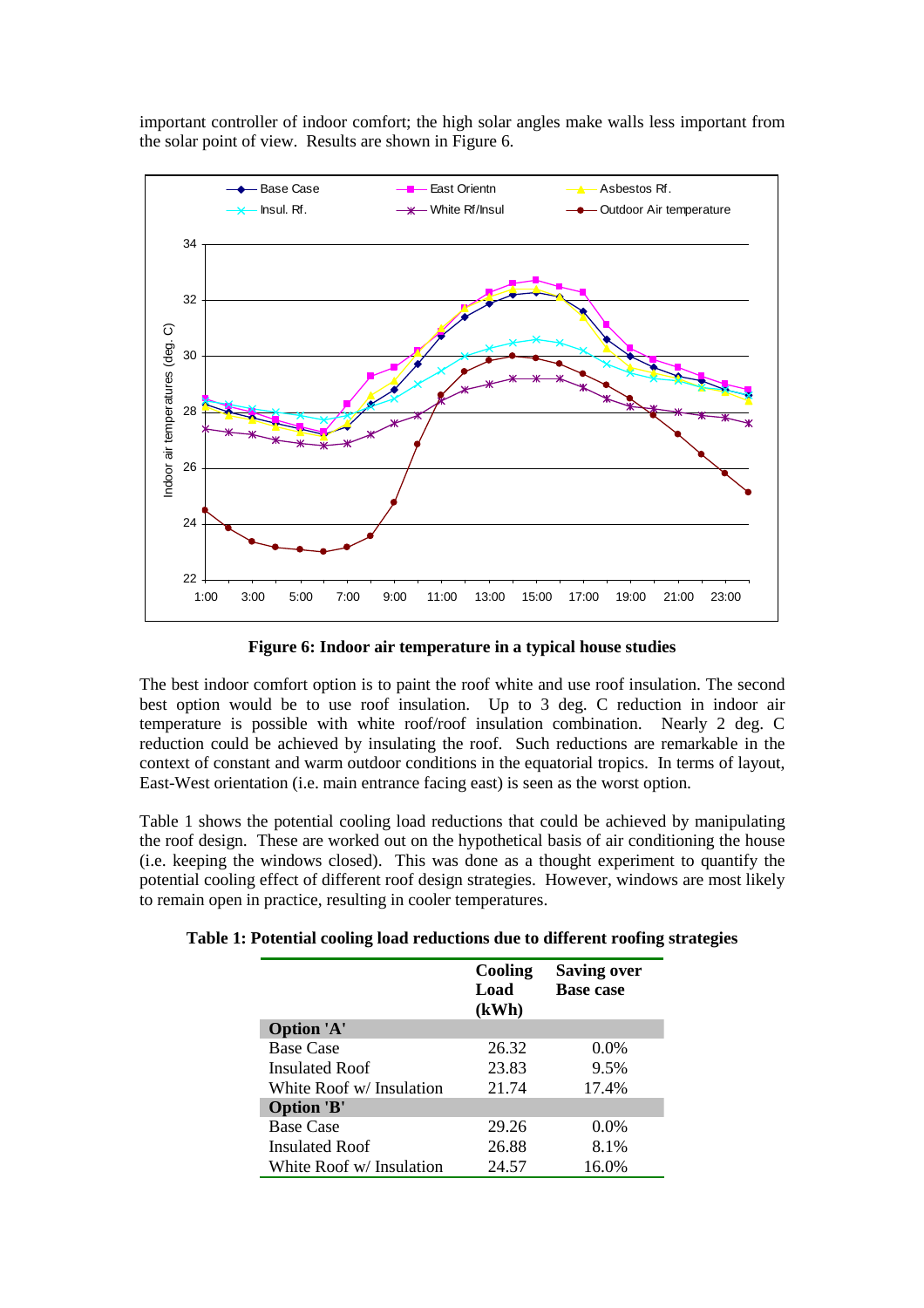It appears that white roof with insulation will afford the most savings in terms of cooling load, while roof insulation by itself contribute to up to 9.5% reduction in cooling load. Roof insulation by itself has the potential to reduce the cooling load by approx. 2.5 kWh per day. This will be equivalent to an annual energy saving of  $1,500x\,365 \times 2.5$  kWh (1.3 GWh) for the entire housing scheme. In the context of rising electricity tariffs, such savings will be economically significant at the national scale.

From the above, we could surmise the following at two scales, urban design (settlement-level) scale and building design (individual units) scale:

### Best approaches – Settlement-level

- i. Northeast Southwest street orientation is better, especially when the houses are staggered
- ii. North-South street orientation is the worst orientation
- iii. Encourage at least one medium-size tree (crown dia. = 10m) in each front-yard
- iv. Wind speeds around buildings were similar even when buildings were not aligned equidistance from street line
- v. Encourage backyards to be as green as practical

### Best approaches – building level

- i. Preferred orientation: Main entrance facing South
- ii. Differences in energy saving between different housing options is minimal
- iii. Preferred roof cover: Tile
- iv. Roof insulation will reduce 8.0-9.5% of the cooling load
- v. Roof strategy: at least 20mm roof insulation
- vi. White roof will reduce an additional 8% of the cooling load.

# **Equatorial thermal comfort – a synthesis**

The present study shows that substantial improvement in indoor thermal comfort is possible only if efforts to do so begin at the neighbourhood scale (i.e. outside the building). Indeed, the manipulation of settlement geometry, street orientation and external factors such as street trees are key to achieving thermal comfort in the equatorial tropics. Having done this, attention at the individual dwelling-level should focus on roof design. At the minimum, good roof insulation is needed. If it could be "aesthetically managed," a white (or at least light coloured) roof design could further augment the indoor comfort.

In light of the above, the following are posited as the most profitable 'macro-level' strategies for the equatorial tropics:

- 1. Shade public spaces
- 2. Promote ventilation at settlement level
- 3. Increase greenery at the planning stage ([Emmanuel, 2009\)](https://www.researchgate.net/publication/241808263_Adaptation_to_urban_climate_change_through_design_Early_best_practices_in_the_tropics_and_future_directions?el=1_x_8&enrichId=rgreq-50240998-dfbc-4707-a7d9-cbafeef6038e&enrichSource=Y292ZXJQYWdlOzI2ODIyMTE4MTtBUzoxNjM0MTU1NTMyMjQ3MDVAMTQxNTk3MjcxMjEzOQ==)

### Enlightened approach to equatorial tropical thermal comfort  $-$  a proposal

In the face of growing evidence for rapid increase in atmospheric carbon, dwindling resources and concerns over energy security, the need to achieve thermal comfort by passive means assumes great significance. This need is all the more urgent in the equatorial urban tropics, which currently experience an explosive urban growth. Design evidence from the equatorial tropics as shown in the previous section indicates the broad contours of indoor thermal comfort by passive means.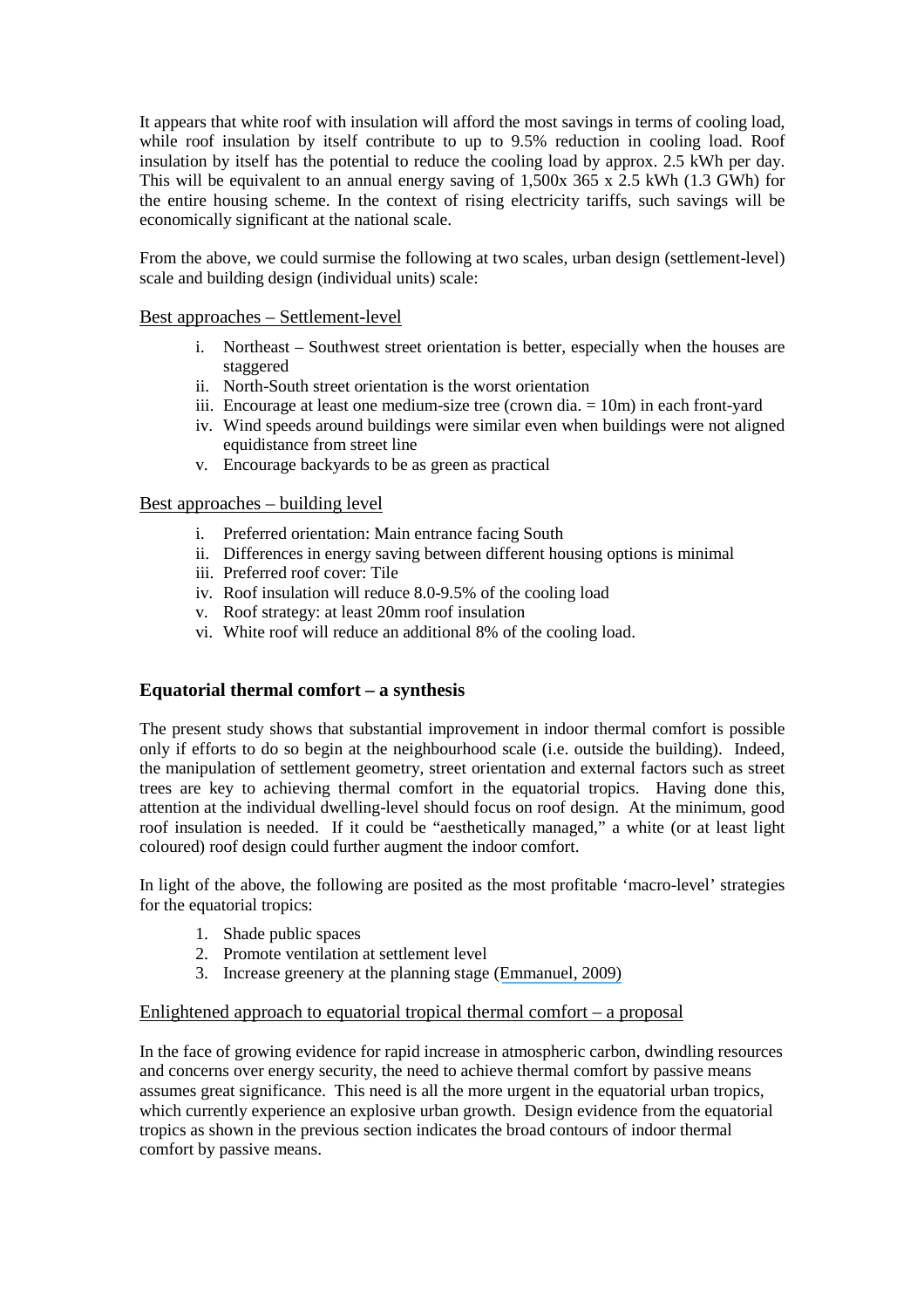There is clear evidence to the link between indoor thermal comfort and outdoor weather (which now acknowledged in the so called 'adaptive approach' to thermal comfort – de Dear and Braeger, 1998). At the same time, there is great frustration at the inapplicability of 'universal thermal comfort models' to the specific problem faced by tropical urban dwellers, especially in those regions devoid of great annual variation in climate (including the equatorial tropics) (cf. [Andreasi et al., 2010](https://www.researchgate.net/publication/229106201_Thermal_acceptability_assessment_in_buildings_located_in_hot_and_humid_regions_in_Brazil?el=1_x_8&enrichId=rgreq-50240998-dfbc-4707-a7d9-cbafeef6038e&enrichSource=Y292ZXJQYWdlOzI2ODIyMTE4MTtBUzoxNjM0MTU1NTMyMjQ3MDVAMTQxNTk3MjcxMjEzOQ==)). While the problem of ignoring the contextual factors in contemporary thermal comfort quantification is well recognised (for example, the focus on adaptive approach to thermal comfort) there are other issues that need to be addressed for the effective tackling of the thermal comfort problem in the equatorial urban tropics.

Our work in Sri Lanka as presented above show that the achievement of thermal comfort indoors, must begin well outside the confines of the buildings. This is especially true in the so-called 'free-running' buildings that are open to the vagaries of daily weather. These facts dictate a fresh approach to urban thermal comfort in the tropics, and we posit a few pointers for the specific case of the equatorial urban thermal comfort.

- 1. Link the 'in' to 'out': It is necessary to specify not the indoor conditions to be achieved but the magnitude of change that ought to prevail between the 'in' and 'out' sides of buildings
- 2. Focus on specifying standards for climatically 'cool' urban public spaces
- 3. Work towards dynamic thermal comfort standards that respond to changes in urban microclimate as well as regional and/or global changes to climate

A critical lacunae in approaches to 'universal thermal comfort' is the lack of specification of the outdoors. This is especially important in the equatorial tropics where the design norm is naturally ventilated buildings. An exclusive focus on indoor standards need to give way for a new approach that links the 'in' and 'out' (i.e. express standards in terms of percentage reduction over the contextual surroundings). It is suggested that such an approach aim to increase the difference between the 'in' and the 'out' to a level that thermal delight is enhanced by the magnitude of the difference. This will help perceive the indoor as a 'cool oasis' in a harsh and increasingly warm urban outdoors.

Such a link between the indoor and outdoor thermal conditions ought to reflect the purpose for which thermal comfort standards are being promulgated. [Lenzuni et al \(2009\)](https://www.researchgate.net/publication/24213427_Classification_of_Thermal_Environments_for_Comfort_Assessment?el=1_x_8&enrichId=rgreq-50240998-dfbc-4707-a7d9-cbafeef6038e&enrichSource=Y292ZXJQYWdlOzI2ODIyMTE4MTtBUzoxNjM0MTU1NTMyMjQ3MDVAMTQxNTk3MjcxMjEzOQ==) suggest differentiation of thermal standards along the following: the subject's thermal sensitivity, accuracy required for carrying out the task and the practicality of thermal control. We suggest a fourth, the difference between indoor and outdoor conditions to be achieved.

Secondly, thermal comfort standards for the equatorial tropics need to engage the outdoors more explicitly. Given the year-round possibility to use the outdoors for daily living, urban thermal comfort gains greater importance in the overcrowded tropics where room occupancy rates are unhealthy (cf. [Correa, 1989](https://www.researchgate.net/publication/273056616_The_New_Landscape_Urbanization_in_the_Third_World?el=1_x_8&enrichId=rgreq-50240998-dfbc-4707-a7d9-cbafeef6038e&enrichSource=Y292ZXJQYWdlOzI2ODIyMTE4MTtBUzoxNjM0MTU1NTMyMjQ3MDVAMTQxNTk3MjcxMjEzOQ==)). A critical need is to specify outdoor thermal standards in terms of urban activities ([Emmanuel, 1993](https://www.researchgate.net/publication/233214976_A_Hypothetical_)) that facilitate comfortable movement in the outdoor, leading to greater quality-of-life.

Finally, there is a need to acknowledge the urban changes to climate in any future thermal comfort standards for the equatorial tropics. The urban growth in the region is in its early infancy. While population growths have tapered off, urban growth is about to take off with great vigour. Given the lack of resources and the sheer scale of the problem, it is likely the outdoor climatic conditions will be subject to intense heat island pressures in the coming decades, before stability is established. Outdoor thermal comfort standards need to reflect the urban changes to climate in a dynamic manner. Precedence for such an approach was recently suggested by Kwok and Rajkovich, (2010) which attempt to link thermal comfort standards to reflect global climate changes.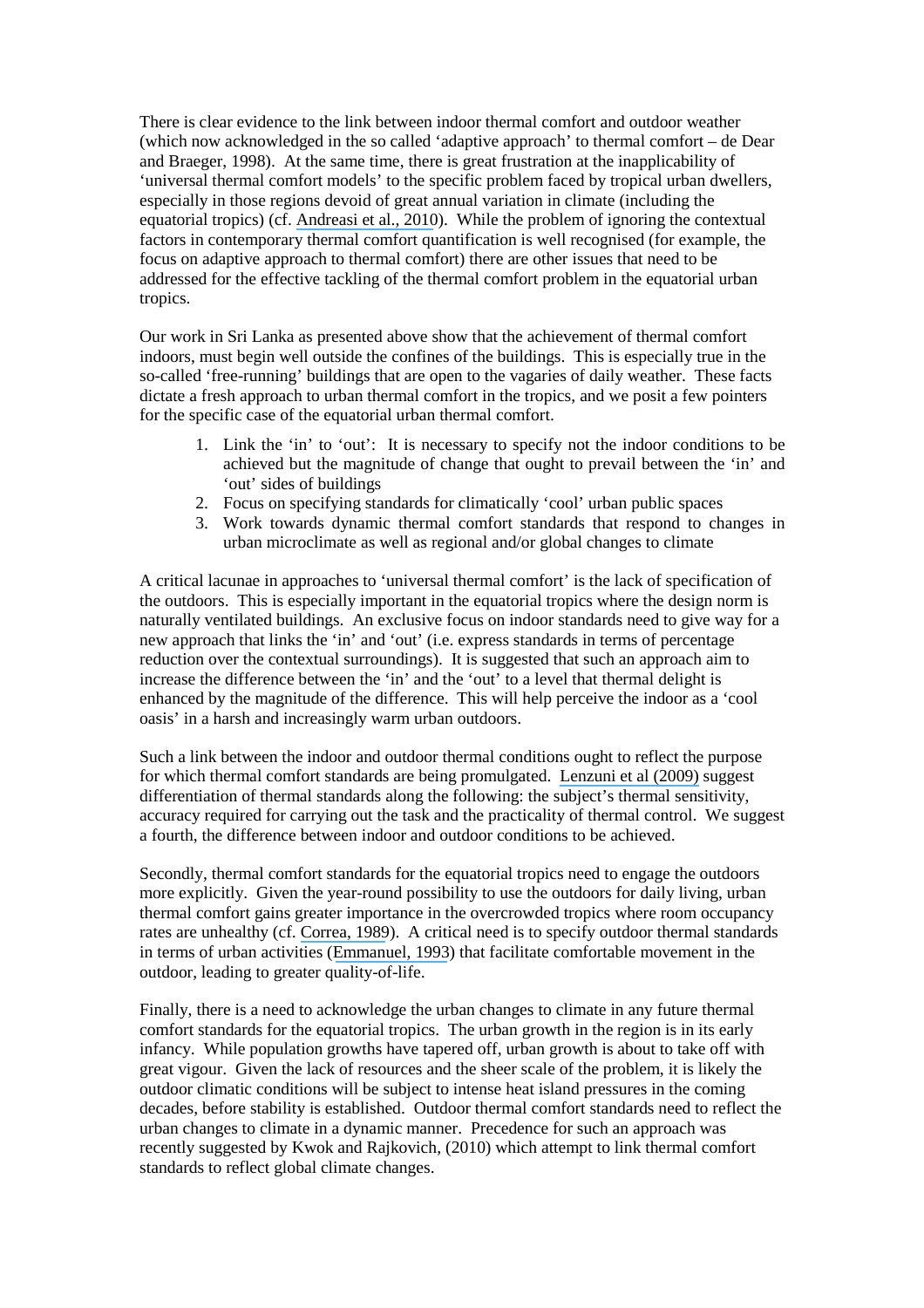#### Limitations

The development of standards for urban thermal comfort is predicated on detailed weather data for cities. Multiple weather stations are rare in many equatorial cities. Even where they exist, urban weather stations are deliberately chosen to be 'unrepresentative' of the urban conditions (standard weather stations studiously avoid the urban 'contamination'). Thermal standards on the other hand, cannot be based on conditions based away from cities (usually at airports) that are unrepresentative of the climatic realities of most urban dwellers. This is an urgent need, in the face of the so-called 'climate change amplification co-efficient' ([Coley](https://www.researchgate.net/publication/229284088_Changes_in_internal_temperatures_within_the_built_environment_as_a_response_to_a_changing_climate?el=1_x_8&enrichId=rgreq-50240998-dfbc-4707-a7d9-cbafeef6038e&enrichSource=Y292ZXJQYWdlOzI2ODIyMTE4MTtBUzoxNjM0MTU1NTMyMjQ3MDVAMTQxNTk3MjcxMjEzOQ==) [and Kershaw, 2010](https://www.researchgate.net/publication/229284088_Changes_in_internal_temperatures_within_the_built_environment_as_a_response_to_a_changing_climate?el=1_x_8&enrichId=rgreq-50240998-dfbc-4707-a7d9-cbafeef6038e&enrichSource=Y292ZXJQYWdlOzI2ODIyMTE4MTtBUzoxNjM0MTU1NTMyMjQ3MDVAMTQxNTk3MjcxMjEzOQ==)). There is however, a coordinated effort to codify the standards for measuring urban weather by the World Meteorological Organisation (see, Oke, 2006) and these need to be followed to increase the urban climatic evidence that could underpin the new urban thermal comfort standards.

A focus on urban thermal comfort (as opposed to indoor comfort standards) is critical to enhance the quality of life of greater number of people as the tropics continue their raid urban growth. This bodes well from an equity standpoint. However, care is needed to ensure the standards reflect the activity patterns of as many urban users as possible (not just to promote better indoor comfort). This will necessitate that the standards for urban thermal comfort be coupled with non-thermal attributes of the urban commons. Correa (1989) suggested that a primary concern ought to be access to the commons. Urban equity demands that our work towards better outdoor thermal comfort be linked to the wider improvement of the urban public realm for the benefit of all.

#### **References:**

[Akbari H, Davis S, Dorsano S, Huang J, Winnett S, \(eds.\), \(1992\) Cooling Our](https://www.researchgate.net/publication/236464814_Cooling_Our_Communities_A_Guidebook_on_Tree_Planting_and_Light-Colored_Surfacing?el=1_x_8&enrichId=rgreq-50240998-dfbc-4707-a7d9-cbafeef6038e&enrichSource=Y292ZXJQYWdlOzI2ODIyMTE4MTtBUzoxNjM0MTU1NTMyMjQ3MDVAMTQxNTk3MjcxMjEzOQ==) [Communities: A Guidebook to Tree Planting and Light-Coloured Surfacing,](https://www.researchgate.net/publication/236464814_Cooling_Our_Communities_A_Guidebook_on_Tree_Planting_and_Light-Colored_Surfacing?el=1_x_8&enrichId=rgreq-50240998-dfbc-4707-a7d9-cbafeef6038e&enrichSource=Y292ZXJQYWdlOzI2ODIyMTE4MTtBUzoxNjM0MTU1NTMyMjQ3MDVAMTQxNTk3MjcxMjEzOQ==) [Washington, D.C.: U.S. Environmental Protection Agency](https://www.researchgate.net/publication/236464814_Cooling_Our_Communities_A_Guidebook_on_Tree_Planting_and_Light-Colored_Surfacing?el=1_x_8&enrichId=rgreq-50240998-dfbc-4707-a7d9-cbafeef6038e&enrichSource=Y292ZXJQYWdlOzI2ODIyMTE4MTtBUzoxNjM0MTU1NTMyMjQ3MDVAMTQxNTk3MjcxMjEzOQ==) 

[Akbari H, Bretz S, Kurn DM, Hanford J, \(1997a\) "Peak power and cooling energy](https://www.researchgate.net/publication/223105772_Peak_power_and_cooling_energy_savings_of_high-albedo_roofs?el=1_x_8&enrichId=rgreq-50240998-dfbc-4707-a7d9-cbafeef6038e&enrichSource=Y292ZXJQYWdlOzI2ODIyMTE4MTtBUzoxNjM0MTU1NTMyMjQ3MDVAMTQxNTk3MjcxMjEzOQ==) [savings of high-albedo roofs," Energy & Buildings, 25\(2\): 117-126](https://www.researchgate.net/publication/223105772_Peak_power_and_cooling_energy_savings_of_high-albedo_roofs?el=1_x_8&enrichId=rgreq-50240998-dfbc-4707-a7d9-cbafeef6038e&enrichSource=Y292ZXJQYWdlOzI2ODIyMTE4MTtBUzoxNjM0MTU1NTMyMjQ3MDVAMTQxNTk3MjcxMjEzOQ==)

[Akbari, H, Kurn DM, Bretz SE, Hanford JW, \(1997b\) "Peak power and cooling](https://www.researchgate.net/publication/222597005_Peak_power_and_cooling_energy_savings_of_shade_trees?el=1_x_8&enrichId=rgreq-50240998-dfbc-4707-a7d9-cbafeef6038e&enrichSource=Y292ZXJQYWdlOzI2ODIyMTE4MTtBUzoxNjM0MTU1NTMyMjQ3MDVAMTQxNTk3MjcxMjEzOQ==)  [energy savings of shade trees", Energy & Buildings, 25\(2\): 139-148](https://www.researchgate.net/publication/222597005_Peak_power_and_cooling_energy_savings_of_shade_trees?el=1_x_8&enrichId=rgreq-50240998-dfbc-4707-a7d9-cbafeef6038e&enrichSource=Y292ZXJQYWdlOzI2ODIyMTE4MTtBUzoxNjM0MTU1NTMyMjQ3MDVAMTQxNTk3MjcxMjEzOQ==) 

[Andreasi WA, Lamberts R, Candido C, \(2010\) "Thermal acceptability assessment in](https://www.researchgate.net/publication/229106201_Thermal_acceptability_assessment_in_buildings_located_in_hot_and_humid_regions_in_Brazil?el=1_x_8&enrichId=rgreq-50240998-dfbc-4707-a7d9-cbafeef6038e&enrichSource=Y292ZXJQYWdlOzI2ODIyMTE4MTtBUzoxNjM0MTU1NTMyMjQ3MDVAMTQxNTk3MjcxMjEzOQ==)  [buildings located in hot and humid regions in Brazil," Building and Environment, 45:](https://www.researchgate.net/publication/229106201_Thermal_acceptability_assessment_in_buildings_located_in_hot_and_humid_regions_in_Brazil?el=1_x_8&enrichId=rgreq-50240998-dfbc-4707-a7d9-cbafeef6038e&enrichSource=Y292ZXJQYWdlOzI2ODIyMTE4MTtBUzoxNjM0MTU1NTMyMjQ3MDVAMTQxNTk3MjcxMjEzOQ==) [1225-1232](https://www.researchgate.net/publication/229106201_Thermal_acceptability_assessment_in_buildings_located_in_hot_and_humid_regions_in_Brazil?el=1_x_8&enrichId=rgreq-50240998-dfbc-4707-a7d9-cbafeef6038e&enrichSource=Y292ZXJQYWdlOzI2ODIyMTE4MTtBUzoxNjM0MTU1NTMyMjQ3MDVAMTQxNTk3MjcxMjEzOQ==) 

Arnfield AJ, (1990) "Canyon geometry, the urban fabric and nocturnal cooling: a simulation approach," Physical Geography, 11(3): 220-239

[Barradas VL, Tejeda-Martinez A, Jáuregui E, \(1999\) "Energy balance measurements](https://www.researchgate.net/publication/223233987_Energy_balance_measurements_in_a_suburban_vegetated_area_in_Mexico_City?el=1_x_8&enrichId=rgreq-50240998-dfbc-4707-a7d9-cbafeef6038e&enrichSource=Y292ZXJQYWdlOzI2ODIyMTE4MTtBUzoxNjM0MTU1NTMyMjQ3MDVAMTQxNTk3MjcxMjEzOQ==)  [in a suburban vegetated area in Mexico city," Atmospheric Environment, 33: 4109-](https://www.researchgate.net/publication/223233987_Energy_balance_measurements_in_a_suburban_vegetated_area_in_Mexico_City?el=1_x_8&enrichId=rgreq-50240998-dfbc-4707-a7d9-cbafeef6038e&enrichSource=Y292ZXJQYWdlOzI2ODIyMTE4MTtBUzoxNjM0MTU1NTMyMjQ3MDVAMTQxNTk3MjcxMjEzOQ==) [4113](https://www.researchgate.net/publication/223233987_Energy_balance_measurements_in_a_suburban_vegetated_area_in_Mexico_City?el=1_x_8&enrichId=rgreq-50240998-dfbc-4707-a7d9-cbafeef6038e&enrichSource=Y292ZXJQYWdlOzI2ODIyMTE4MTtBUzoxNjM0MTU1NTMyMjQ3MDVAMTQxNTk3MjcxMjEzOQ==) 

[Coley D, Kershaw T, \(2010\) "Changes in internal temperatures within the built](https://www.researchgate.net/publication/229284088_Changes_in_internal_temperatures_within_the_built_environment_as_a_response_to_a_changing_climate?el=1_x_8&enrichId=rgreq-50240998-dfbc-4707-a7d9-cbafeef6038e&enrichSource=Y292ZXJQYWdlOzI2ODIyMTE4MTtBUzoxNjM0MTU1NTMyMjQ3MDVAMTQxNTk3MjcxMjEzOQ==)  [environment as a response to a changing climate," Building and Environment, 45: 89-](https://www.researchgate.net/publication/229284088_Changes_in_internal_temperatures_within_the_built_environment_as_a_response_to_a_changing_climate?el=1_x_8&enrichId=rgreq-50240998-dfbc-4707-a7d9-cbafeef6038e&enrichSource=Y292ZXJQYWdlOzI2ODIyMTE4MTtBUzoxNjM0MTU1NTMyMjQ3MDVAMTQxNTk3MjcxMjEzOQ==) [93](https://www.researchgate.net/publication/229284088_Changes_in_internal_temperatures_within_the_built_environment_as_a_response_to_a_changing_climate?el=1_x_8&enrichId=rgreq-50240998-dfbc-4707-a7d9-cbafeef6038e&enrichSource=Y292ZXJQYWdlOzI2ODIyMTE4MTtBUzoxNjM0MTU1NTMyMjQ3MDVAMTQxNTk3MjcxMjEzOQ==) 

[Correa C, \(1989\) The New Landscape: Urbanization in the Third World, London:](https://www.researchgate.net/publication/273056616_The_New_Landscape_Urbanization_in_the_Third_World?el=1_x_8&enrichId=rgreq-50240998-dfbc-4707-a7d9-cbafeef6038e&enrichSource=Y292ZXJQYWdlOzI2ODIyMTE4MTtBUzoxNjM0MTU1NTMyMjQ3MDVAMTQxNTk3MjcxMjEzOQ==)  [Butterworth Architecture](https://www.researchgate.net/publication/273056616_The_New_Landscape_Urbanization_in_the_Third_World?el=1_x_8&enrichId=rgreq-50240998-dfbc-4707-a7d9-cbafeef6038e&enrichSource=Y292ZXJQYWdlOzI2ODIyMTE4MTtBUzoxNjM0MTU1NTMyMjQ3MDVAMTQxNTk3MjcxMjEzOQ==) 

De Dear RJ, Brager GS, (1998) "Developing an adaptive model of thermal comfort and preference: field studies of thermal comfort and adaptation," ASHRAE Transactions, 104(1): 145-167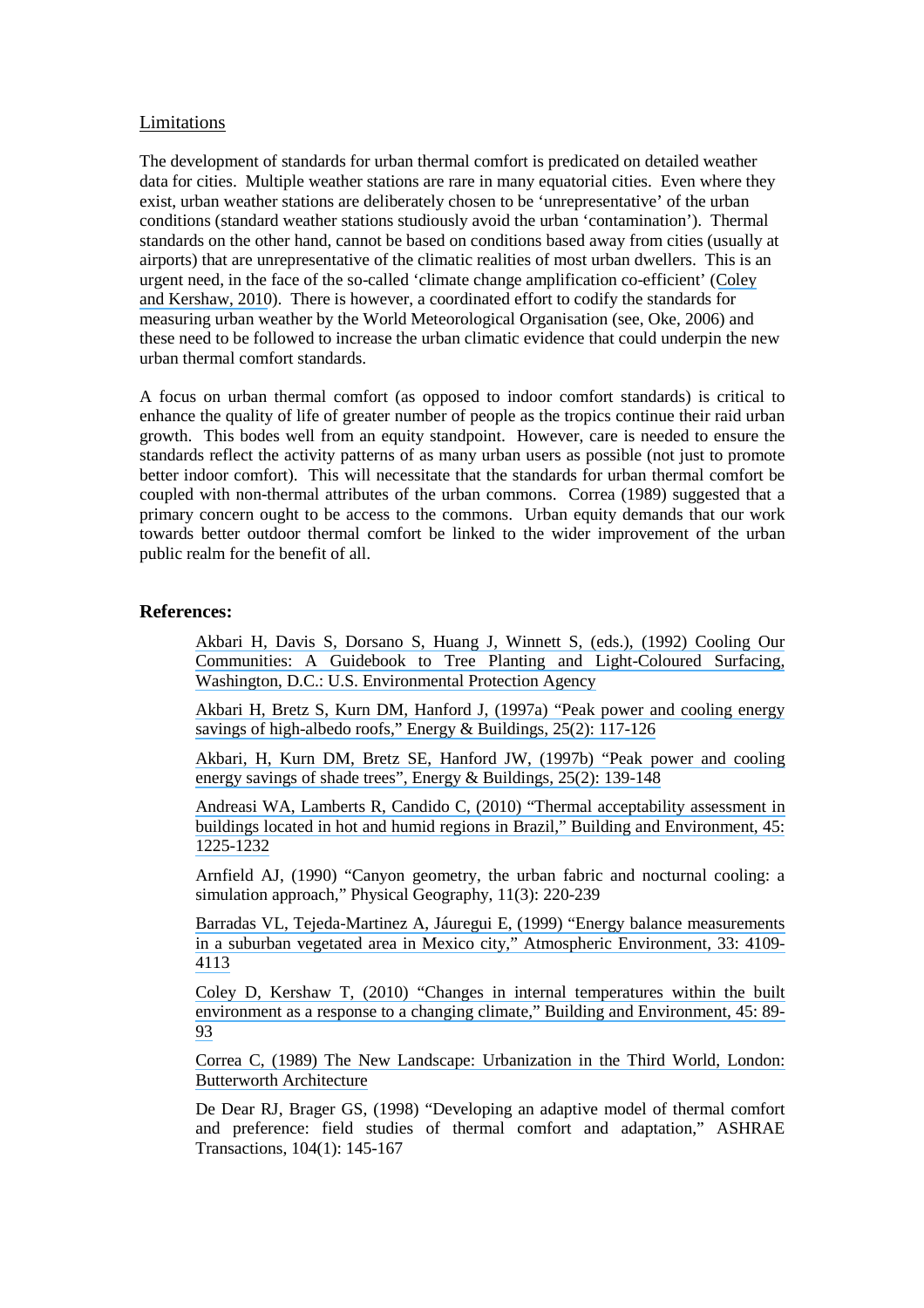[Emmanuel R, \(1993\) "A hypothetical 'shadow umbrella' for thermal comfort](https://www.researchgate.net/publication/233214976_A_Hypothetical_) enhancement in the Equatorial urban outdoors," Architectural Science Review, 36(4): [173–184](https://www.researchgate.net/publication/233214976_A_Hypothetical_) 

[Emmanuel R, \(2003\) "Assessment of impact of land cover changes on urban](https://www.researchgate.net/publication/254213748_Assessment_of_Impact_of_Land_Cover_Changes_on_Urban_Bioclimate_the_Case_of_Colombo_Sri_Lanka?el=1_x_8&enrichId=rgreq-50240998-dfbc-4707-a7d9-cbafeef6038e&enrichSource=Y292ZXJQYWdlOzI2ODIyMTE4MTtBUzoxNjM0MTU1NTMyMjQ3MDVAMTQxNTk3MjcxMjEzOQ==) [bioclimate: the case of Colombo, Sri Lanka," Architectural Science Review, 46\(2\):](https://www.researchgate.net/publication/254213748_Assessment_of_Impact_of_Land_Cover_Changes_on_Urban_Bioclimate_the_Case_of_Colombo_Sri_Lanka?el=1_x_8&enrichId=rgreq-50240998-dfbc-4707-a7d9-cbafeef6038e&enrichSource=Y292ZXJQYWdlOzI2ODIyMTE4MTtBUzoxNjM0MTU1NTMyMjQ3MDVAMTQxNTk3MjcxMjEzOQ==)  [151–158](https://www.researchgate.net/publication/254213748_Assessment_of_Impact_of_Land_Cover_Changes_on_Urban_Bioclimate_the_Case_of_Colombo_Sri_Lanka?el=1_x_8&enrichId=rgreq-50240998-dfbc-4707-a7d9-cbafeef6038e&enrichSource=Y292ZXJQYWdlOzI2ODIyMTE4MTtBUzoxNjM0MTU1NTMyMjQ3MDVAMTQxNTk3MjcxMjEzOQ==) 

[Emmanuel R, \(2005\) An Urban Approach to Climate Sensitive Design: Strategies for](https://www.researchgate.net/publication/259458623_An_Urban_Approach_to_Climate_Sensitive_Design_Strategies_for_the_Tropics?el=1_x_8&enrichId=rgreq-50240998-dfbc-4707-a7d9-cbafeef6038e&enrichSource=Y292ZXJQYWdlOzI2ODIyMTE4MTtBUzoxNjM0MTU1NTMyMjQ3MDVAMTQxNTk3MjcxMjEzOQ==)  [the Tropics, E & FN Spon Press, London, UK, 178 pp](https://www.researchgate.net/publication/259458623_An_Urban_Approach_to_Climate_Sensitive_Design_Strategies_for_the_Tropics?el=1_x_8&enrichId=rgreq-50240998-dfbc-4707-a7d9-cbafeef6038e&enrichSource=Y292ZXJQYWdlOzI2ODIyMTE4MTtBUzoxNjM0MTU1NTMyMjQ3MDVAMTQxNTk3MjcxMjEzOQ==)

[Emmanuel R, Johansson EJ, \(2006\) "Influence of urban morphology and sea breeze](https://www.researchgate.net/publication/250221735_Influence_of_urban_morphology_and_sea_breeze_on_hot_humid_microclimate_The_case_of_Colombo_Sri_Lanka_Climate_Research_30_189-200?el=1_x_8&enrichId=rgreq-50240998-dfbc-4707-a7d9-cbafeef6038e&enrichSource=Y292ZXJQYWdlOzI2ODIyMTE4MTtBUzoxNjM0MTU1NTMyMjQ3MDVAMTQxNTk3MjcxMjEzOQ==) [on hot humid microclimate: the case of Colombo, Sri Lanka," Climate Research,](https://www.researchgate.net/publication/250221735_Influence_of_urban_morphology_and_sea_breeze_on_hot_humid_microclimate_The_case_of_Colombo_Sri_Lanka_Climate_Research_30_189-200?el=1_x_8&enrichId=rgreq-50240998-dfbc-4707-a7d9-cbafeef6038e&enrichSource=Y292ZXJQYWdlOzI2ODIyMTE4MTtBUzoxNjM0MTU1NTMyMjQ3MDVAMTQxNTk3MjcxMjEzOQ==)  [30:189–200](https://www.researchgate.net/publication/250221735_Influence_of_urban_morphology_and_sea_breeze_on_hot_humid_microclimate_The_case_of_Colombo_Sri_Lanka_Climate_Research_30_189-200?el=1_x_8&enrichId=rgreq-50240998-dfbc-4707-a7d9-cbafeef6038e&enrichSource=Y292ZXJQYWdlOzI2ODIyMTE4MTtBUzoxNjM0MTU1NTMyMjQ3MDVAMTQxNTk3MjcxMjEzOQ==) 

[Emmanuel R, Fernando HJS, \(2007\) "Urban heat islands in humid and arid climates:](https://www.researchgate.net/publication/250221915_Urban_heat_islands_in_humid_and_arid_climates_Role_of_urban_form_and_thermal_properties_in_Colombo_Sri_Lanka_and_Phoenix_USA?el=1_x_8&enrichId=rgreq-50240998-dfbc-4707-a7d9-cbafeef6038e&enrichSource=Y292ZXJQYWdlOzI2ODIyMTE4MTtBUzoxNjM0MTU1NTMyMjQ3MDVAMTQxNTk3MjcxMjEzOQ==)  [role of urban form and thermal properties in Colombo, Sri Lanka and Phoenix, USA,"](https://www.researchgate.net/publication/250221915_Urban_heat_islands_in_humid_and_arid_climates_Role_of_urban_form_and_thermal_properties_in_Colombo_Sri_Lanka_and_Phoenix_USA?el=1_x_8&enrichId=rgreq-50240998-dfbc-4707-a7d9-cbafeef6038e&enrichSource=Y292ZXJQYWdlOzI2ODIyMTE4MTtBUzoxNjM0MTU1NTMyMjQ3MDVAMTQxNTk3MjcxMjEzOQ==) [Climate Research, 34: 241-251](https://www.researchgate.net/publication/250221915_Urban_heat_islands_in_humid_and_arid_climates_Role_of_urban_form_and_thermal_properties_in_Colombo_Sri_Lanka_and_Phoenix_USA?el=1_x_8&enrichId=rgreq-50240998-dfbc-4707-a7d9-cbafeef6038e&enrichSource=Y292ZXJQYWdlOzI2ODIyMTE4MTtBUzoxNjM0MTU1NTMyMjQ3MDVAMTQxNTk3MjcxMjEzOQ==) 

[Emmanuel R, \(2009\) "Adaptation to urban climate change through design: Early best](https://www.researchgate.net/publication/241808263_Adaptation_to_urban_climate_change_through_design_Early_best_practices_in_the_tropics_and_future_directions?el=1_x_8&enrichId=rgreq-50240998-dfbc-4707-a7d9-cbafeef6038e&enrichSource=Y292ZXJQYWdlOzI2ODIyMTE4MTtBUzoxNjM0MTU1NTMyMjQ3MDVAMTQxNTk3MjcxMjEzOQ==) practices in [th](https://www.researchgate.net/publication/241808263_Adaptation_to_urban_climate_change_through_design_Early_best_practices_in_the_tropics_and_future_directions?el=1_x_8&enrichId=rgreq-50240998-dfbc-4707-a7d9-cbafeef6038e&enrichSource=Y292ZXJQYWdlOzI2ODIyMTE4MTtBUzoxNjM0MTU1NTMyMjQ3MDVAMTQxNTk3MjcxMjEzOQ==)e tropics and future directions," paper presented at the  $8<sup>th</sup>$  Workshop of [the CIB W108 – Climate Change and the Built Environment, Politecnico di Milano,](https://www.researchgate.net/publication/241808263_Adaptation_to_urban_climate_change_through_design_Early_best_practices_in_the_tropics_and_future_directions?el=1_x_8&enrichId=rgreq-50240998-dfbc-4707-a7d9-cbafeef6038e&enrichSource=Y292ZXJQYWdlOzI2ODIyMTE4MTtBUzoxNjM0MTU1NTMyMjQ3MDVAMTQxNTk3MjcxMjEzOQ==)  [Italy, 26 March 2009, CIB Publication Nr. 325 \(ISBN: 978-88387-4366-5\), pp. 7-11](https://www.researchgate.net/publication/241808263_Adaptation_to_urban_climate_change_through_design_Early_best_practices_in_the_tropics_and_future_directions?el=1_x_8&enrichId=rgreq-50240998-dfbc-4707-a7d9-cbafeef6038e&enrichSource=Y292ZXJQYWdlOzI2ODIyMTE4MTtBUzoxNjM0MTU1NTMyMjQ3MDVAMTQxNTk3MjcxMjEzOQ==) 

[Fishman B, Taha H, Akbari H, \(1994\) Meso-Scale Cooling Effects of High Albedo](https://www.researchgate.net/publication/236410685_Meso-Scale_Cooling_Effects_of_High_Albedo_Surfaces_Analysis_of_Meteorological_Data_from_White_Sands_National_Monument_and_White_Sands_Missile_Range?el=1_x_8&enrichId=rgreq-50240998-dfbc-4707-a7d9-cbafeef6038e&enrichSource=Y292ZXJQYWdlOzI2ODIyMTE4MTtBUzoxNjM0MTU1NTMyMjQ3MDVAMTQxNTk3MjcxMjEzOQ==)  [Surfaces: Analysis of Meteorological Data from White Sands National Monument](https://www.researchgate.net/publication/236410685_Meso-Scale_Cooling_Effects_of_High_Albedo_Surfaces_Analysis_of_Meteorological_Data_from_White_Sands_National_Monument_and_White_Sands_Missile_Range?el=1_x_8&enrichId=rgreq-50240998-dfbc-4707-a7d9-cbafeef6038e&enrichSource=Y292ZXJQYWdlOzI2ODIyMTE4MTtBUzoxNjM0MTU1NTMyMjQ3MDVAMTQxNTk3MjcxMjEzOQ==) [and White Sands Missile Range, LBL Report No. 35056, Berkeley, CA.: Lawrence](https://www.researchgate.net/publication/236410685_Meso-Scale_Cooling_Effects_of_High_Albedo_Surfaces_Analysis_of_Meteorological_Data_from_White_Sands_National_Monument_and_White_Sands_Missile_Range?el=1_x_8&enrichId=rgreq-50240998-dfbc-4707-a7d9-cbafeef6038e&enrichSource=Y292ZXJQYWdlOzI2ODIyMTE4MTtBUzoxNjM0MTU1NTMyMjQ3MDVAMTQxNTk3MjcxMjEzOQ==)  [Berkeley Laboratory](https://www.researchgate.net/publication/236410685_Meso-Scale_Cooling_Effects_of_High_Albedo_Surfaces_Analysis_of_Meteorological_Data_from_White_Sands_National_Monument_and_White_Sands_Missile_Range?el=1_x_8&enrichId=rgreq-50240998-dfbc-4707-a7d9-cbafeef6038e&enrichSource=Y292ZXJQYWdlOzI2ODIyMTE4MTtBUzoxNjM0MTU1NTMyMjQ3MDVAMTQxNTk3MjcxMjEzOQ==)

Garbesi K, Akbari H, Martien P, (eds.), (1989) Controlling Summer Heat Islands, Proceedings of workshop on saving energy and reducing atmospheric pollution by controlling summer heat islands, February 23-24, 1989, Berkeley, CA. LBL Report No. 27872, Berkeley, CA.: Lawrence Berkeley Laboratory

[Giridharan R, Ganesan S, Lau SSY, \(2004\) "Daytime urban heat island effect in high](https://www.researchgate.net/publication/223407556_Daytime_urban_heat_island_effect_in_high-rise_and_high-density_residential_developments_in_Hong_Kong?el=1_x_8&enrichId=rgreq-50240998-dfbc-4707-a7d9-cbafeef6038e&enrichSource=Y292ZXJQYWdlOzI2ODIyMTE4MTtBUzoxNjM0MTU1NTMyMjQ3MDVAMTQxNTk3MjcxMjEzOQ==)[rise high-density developments in Hong Kong, Energy and Buildings 36\(6\): 525-534](https://www.researchgate.net/publication/223407556_Daytime_urban_heat_island_effect_in_high-rise_and_high-density_residential_developments_in_Hong_Kong?el=1_x_8&enrichId=rgreq-50240998-dfbc-4707-a7d9-cbafeef6038e&enrichSource=Y292ZXJQYWdlOzI2ODIyMTE4MTtBUzoxNjM0MTU1NTMyMjQ3MDVAMTQxNTk3MjcxMjEzOQ==) 

[Giridharan R, Lau SSY, Ganesan S, Givoni B, \(2008\) "Lowering the outdoor](https://www.researchgate.net/publication/223382572_Lowering_the_outdoor_temperature_in_high-rise_high-density_residential_developments_of_coastal_Hong_Kong_The_vegetation_influence?el=1_x_8&enrichId=rgreq-50240998-dfbc-4707-a7d9-cbafeef6038e&enrichSource=Y292ZXJQYWdlOzI2ODIyMTE4MTtBUzoxNjM0MTU1NTMyMjQ3MDVAMTQxNTk3MjcxMjEzOQ==)  [temperature in high-rise high-density residential developments of coastal Hong Kong:](https://www.researchgate.net/publication/223382572_Lowering_the_outdoor_temperature_in_high-rise_high-density_residential_developments_of_coastal_Hong_Kong_The_vegetation_influence?el=1_x_8&enrichId=rgreq-50240998-dfbc-4707-a7d9-cbafeef6038e&enrichSource=Y292ZXJQYWdlOzI2ODIyMTE4MTtBUzoxNjM0MTU1NTMyMjQ3MDVAMTQxNTk3MjcxMjEzOQ==) [Vegetation influence," Building and Environment, 46\(10\): 1583-1595](https://www.researchgate.net/publication/223382572_Lowering_the_outdoor_temperature_in_high-rise_high-density_residential_developments_of_coastal_Hong_Kong_The_vegetation_influence?el=1_x_8&enrichId=rgreq-50240998-dfbc-4707-a7d9-cbafeef6038e&enrichSource=Y292ZXJQYWdlOzI2ODIyMTE4MTtBUzoxNjM0MTU1NTMyMjQ3MDVAMTQxNTk3MjcxMjEzOQ==) 

[Gomez F, Tamarit N, Jabaloyes J, \(2001\) "Green zones, bioclimatics studies and](https://www.researchgate.net/publication/222733918_Green_zones_bioclimatic_studies_and_human_comfort_in_the_future_development_of_urban_planning?el=1_x_8&enrichId=rgreq-50240998-dfbc-4707-a7d9-cbafeef6038e&enrichSource=Y292ZXJQYWdlOzI2ODIyMTE4MTtBUzoxNjM0MTU1NTMyMjQ3MDVAMTQxNTk3MjcxMjEzOQ==)  [human comfort in the future development of urban planning," Landscape and Urban](https://www.researchgate.net/publication/222733918_Green_zones_bioclimatic_studies_and_human_comfort_in_the_future_development_of_urban_planning?el=1_x_8&enrichId=rgreq-50240998-dfbc-4707-a7d9-cbafeef6038e&enrichSource=Y292ZXJQYWdlOzI2ODIyMTE4MTtBUzoxNjM0MTU1NTMyMjQ3MDVAMTQxNTk3MjcxMjEzOQ==)  [Planning, 55: 151-161](https://www.researchgate.net/publication/222733918_Green_zones_bioclimatic_studies_and_human_comfort_in_the_future_development_of_urban_planning?el=1_x_8&enrichId=rgreq-50240998-dfbc-4707-a7d9-cbafeef6038e&enrichSource=Y292ZXJQYWdlOzI2ODIyMTE4MTtBUzoxNjM0MTU1NTMyMjQ3MDVAMTQxNTk3MjcxMjEzOQ==) 

[Halwatura RU, Jayasinghe MTR, \(2008\) "Thermal performance of insulated roof](https://www.researchgate.net/publication/257227024_Thermal_performance_of_insulated_roof_slabs_in_tropical_climates?el=1_x_8&enrichId=rgreq-50240998-dfbc-4707-a7d9-cbafeef6038e&enrichSource=Y292ZXJQYWdlOzI2ODIyMTE4MTtBUzoxNjM0MTU1NTMyMjQ3MDVAMTQxNTk3MjcxMjEzOQ==)  [slabs in tropical climates," Energy and Buildings, 40: 1153–1160](https://www.researchgate.net/publication/257227024_Thermal_performance_of_insulated_roof_slabs_in_tropical_climates?el=1_x_8&enrichId=rgreq-50240998-dfbc-4707-a7d9-cbafeef6038e&enrichSource=Y292ZXJQYWdlOzI2ODIyMTE4MTtBUzoxNjM0MTU1NTMyMjQ3MDVAMTQxNTk3MjcxMjEzOQ==)

[Heisler, GB, \(1986\) "Effects of individual trees on the solar radiation climate of small](https://www.researchgate.net/publication/223943333_Effects_of_Individual_Trees_on_the_Solar_Radiation_Climate_of_Small_Buildings?el=1_x_8&enrichId=rgreq-50240998-dfbc-4707-a7d9-cbafeef6038e&enrichSource=Y292ZXJQYWdlOzI2ODIyMTE4MTtBUzoxNjM0MTU1NTMyMjQ3MDVAMTQxNTk3MjcxMjEzOQ==) [buildings," Urban Ecology, 9: 337-359](https://www.researchgate.net/publication/223943333_Effects_of_Individual_Trees_on_the_Solar_Radiation_Climate_of_Small_Buildings?el=1_x_8&enrichId=rgreq-50240998-dfbc-4707-a7d9-cbafeef6038e&enrichSource=Y292ZXJQYWdlOzI2ODIyMTE4MTtBUzoxNjM0MTU1NTMyMjQ3MDVAMTQxNTk3MjcxMjEzOQ==) 

Ishihara O, Chou S, (1992) "Experimental study on environmentally lightening effect of soil and lawn vegetation on roof," Proc. Annual Meeting of Japanese Society of Solar Energy, pp. 255-258

[Jauregui E, \(1973\) Untersuchungen um Stadtklima von Mexico-Stadt, Doctoral](https://www.researchgate.net/publication/34414326_Untersuchungen_zum_Stadtklima_von_Mexiko-Stadt?el=1_x_8&enrichId=rgreq-50240998-dfbc-4707-a7d9-cbafeef6038e&enrichSource=Y292ZXJQYWdlOzI2ODIyMTE4MTtBUzoxNjM0MTU1NTMyMjQ3MDVAMTQxNTk3MjcxMjEzOQ==)  [thesis, Rheinischen Friedrich-Wilhelms-Universitat](https://www.researchgate.net/publication/34414326_Untersuchungen_zum_Stadtklima_von_Mexiko-Stadt?el=1_x_8&enrichId=rgreq-50240998-dfbc-4707-a7d9-cbafeef6038e&enrichSource=Y292ZXJQYWdlOzI2ODIyMTE4MTtBUzoxNjM0MTU1NTMyMjQ3MDVAMTQxNTk3MjcxMjEzOQ==)

[Johansson EJ, Emmanuel R, \(2006\) "The influence of urban design on the outdoor](https://www.researchgate.net/publication/6929709_The_influence_of_urban_design_on_outdoor_thermal_comfort_in_the_hot_humid_city_of_Colombo_Sri_Lanka?el=1_x_8&enrichId=rgreq-50240998-dfbc-4707-a7d9-cbafeef6038e&enrichSource=Y292ZXJQYWdlOzI2ODIyMTE4MTtBUzoxNjM0MTU1NTMyMjQ3MDVAMTQxNTk3MjcxMjEzOQ==)  [thermal comfort in the hot, humid city of Colombo, Sri Lanka," Int'l. J.](https://www.researchgate.net/publication/6929709_The_influence_of_urban_design_on_outdoor_thermal_comfort_in_the_hot_humid_city_of_Colombo_Sri_Lanka?el=1_x_8&enrichId=rgreq-50240998-dfbc-4707-a7d9-cbafeef6038e&enrichSource=Y292ZXJQYWdlOzI2ODIyMTE4MTtBUzoxNjM0MTU1NTMyMjQ3MDVAMTQxNTk3MjcxMjEzOQ==)  [Biometeorology, 51\(2\):119–133](https://www.researchgate.net/publication/6929709_The_influence_of_urban_design_on_outdoor_thermal_comfort_in_the_hot_humid_city_of_Colombo_Sri_Lanka?el=1_x_8&enrichId=rgreq-50240998-dfbc-4707-a7d9-cbafeef6038e&enrichSource=Y292ZXJQYWdlOzI2ODIyMTE4MTtBUzoxNjM0MTU1NTMyMjQ3MDVAMTQxNTk3MjcxMjEzOQ==)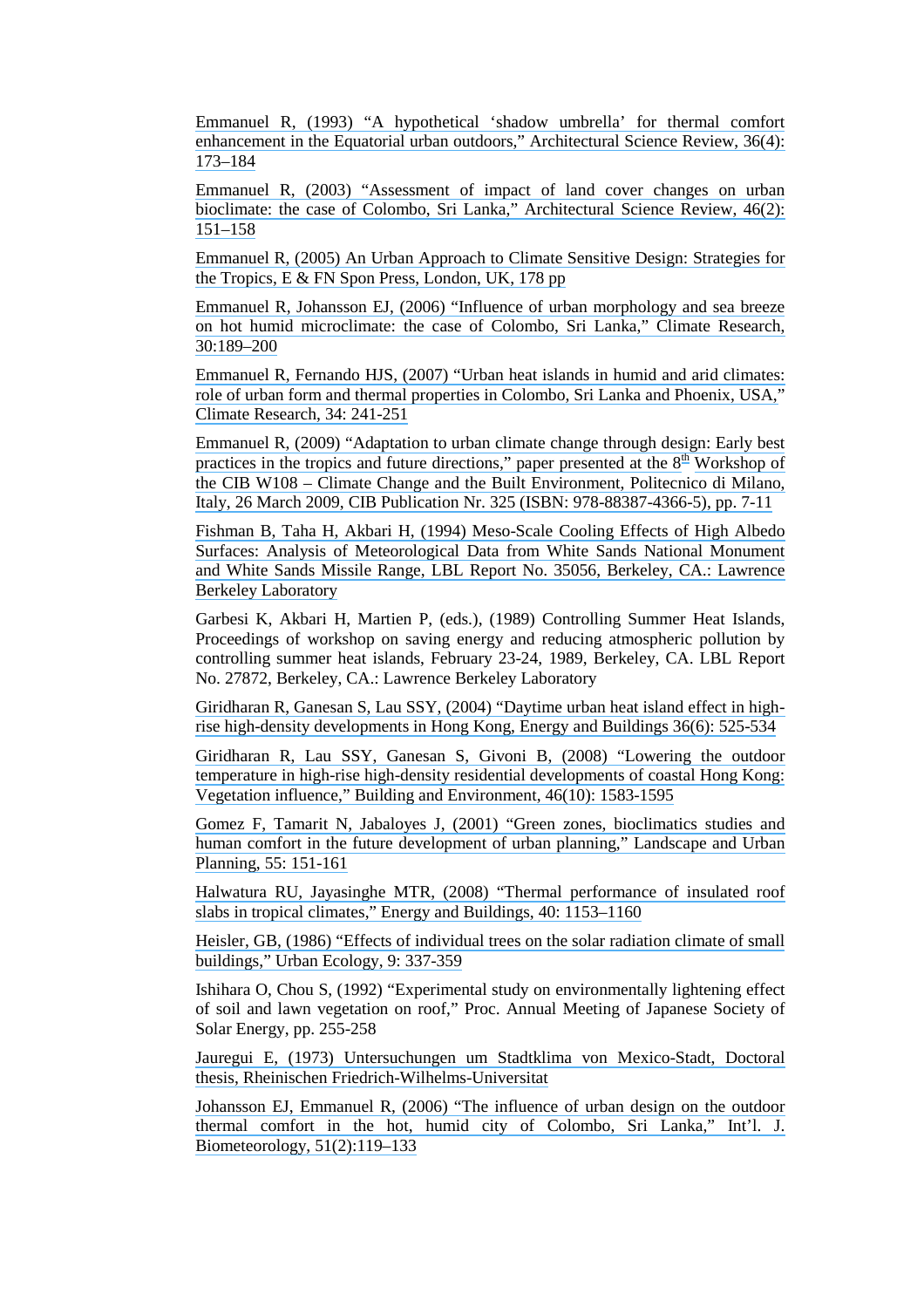[Kjelgren R, Montague T, \(1998\) "Urban tree transpiration over turf and asphalt](https://www.researchgate.net/publication/257522507_Urban_tree_transpiration_over_turf_and_asphalt_surfaces?el=1_x_8&enrichId=rgreq-50240998-dfbc-4707-a7d9-cbafeef6038e&enrichSource=Y292ZXJQYWdlOzI2ODIyMTE4MTtBUzoxNjM0MTU1NTMyMjQ3MDVAMTQxNTk3MjcxMjEzOQ==)  [surfaces," Atmospheric Environment, 32\(1\): 35-41](https://www.researchgate.net/publication/257522507_Urban_tree_transpiration_over_turf_and_asphalt_surfaces?el=1_x_8&enrichId=rgreq-50240998-dfbc-4707-a7d9-cbafeef6038e&enrichSource=Y292ZXJQYWdlOzI2ODIyMTE4MTtBUzoxNjM0MTU1NTMyMjQ3MDVAMTQxNTk3MjcxMjEzOQ==)

[Kwok AG, Rajkovich NB, \(2010\) "Addressing climate change in comfort standards,"](https://www.researchgate.net/publication/245145363_Addressing_climate_change_in_comfort_standards?el=1_x_8&enrichId=rgreq-50240998-dfbc-4707-a7d9-cbafeef6038e&enrichSource=Y292ZXJQYWdlOzI2ODIyMTE4MTtBUzoxNjM0MTU1NTMyMjQ3MDVAMTQxNTk3MjcxMjEzOQ==) [Building and Environment, 45: 18-22](https://www.researchgate.net/publication/245145363_Addressing_climate_change_in_comfort_standards?el=1_x_8&enrichId=rgreq-50240998-dfbc-4707-a7d9-cbafeef6038e&enrichSource=Y292ZXJQYWdlOzI2ODIyMTE4MTtBUzoxNjM0MTU1NTMyMjQ3MDVAMTQxNTk3MjcxMjEzOQ==)

[Lam JC, Yang L, Liu J, \(2006\) "Development of passive design zones in China using](https://www.researchgate.net/publication/222241854_Development_of_passive_design_zones_in_China_using_bioclimatic_approach?el=1_x_8&enrichId=rgreq-50240998-dfbc-4707-a7d9-cbafeef6038e&enrichSource=Y292ZXJQYWdlOzI2ODIyMTE4MTtBUzoxNjM0MTU1NTMyMjQ3MDVAMTQxNTk3MjcxMjEzOQ==)  [bioclimatic approach," Energy Conservation and Management, 47: 746-762](https://www.researchgate.net/publication/222241854_Development_of_passive_design_zones_in_China_using_bioclimatic_approach?el=1_x_8&enrichId=rgreq-50240998-dfbc-4707-a7d9-cbafeef6038e&enrichSource=Y292ZXJQYWdlOzI2ODIyMTE4MTtBUzoxNjM0MTU1NTMyMjQ3MDVAMTQxNTk3MjcxMjEzOQ==) 

[Lenzuni PO, Freda D, Del Gaudio M, \(2009\) "Classification of thermal Environments](https://www.researchgate.net/publication/24213427_Classification_of_Thermal_Environments_for_Comfort_Assessment?el=1_x_8&enrichId=rgreq-50240998-dfbc-4707-a7d9-cbafeef6038e&enrichSource=Y292ZXJQYWdlOzI2ODIyMTE4MTtBUzoxNjM0MTU1NTMyMjQ3MDVAMTQxNTk3MjcxMjEzOQ==)  [for comfort," Annals of Occupational Hygiene, 53\(4\): 325–332, 2009](https://www.researchgate.net/publication/24213427_Classification_of_Thermal_Environments_for_Comfort_Assessment?el=1_x_8&enrichId=rgreq-50240998-dfbc-4707-a7d9-cbafeef6038e&enrichSource=Y292ZXJQYWdlOzI2ODIyMTE4MTtBUzoxNjM0MTU1NTMyMjQ3MDVAMTQxNTk3MjcxMjEzOQ==)

Miller RW, (1988) Urban Forestry: Planning and Managing Urban Green Spaces. Prentice Hall, Englewood Cliffs, NJ, USA

[Nakai S, Itoh T, Morimoto T, \(1999\) "Death from heat-stroke in Japan: 1968-1994,"](https://www.researchgate.net/publication/12674406_Deaths_from_heat-stroke_in_Japan_1968-1994?el=1_x_8&enrichId=rgreq-50240998-dfbc-4707-a7d9-cbafeef6038e&enrichSource=Y292ZXJQYWdlOzI2ODIyMTE4MTtBUzoxNjM0MTU1NTMyMjQ3MDVAMTQxNTk3MjcxMjEzOQ==) [Int. J. Biometeorology, 43: 124-127](https://www.researchgate.net/publication/12674406_Deaths_from_heat-stroke_in_Japan_1968-1994?el=1_x_8&enrichId=rgreq-50240998-dfbc-4707-a7d9-cbafeef6038e&enrichSource=Y292ZXJQYWdlOzI2ODIyMTE4MTtBUzoxNjM0MTU1NTMyMjQ3MDVAMTQxNTk3MjcxMjEzOQ==) 

[Niachou A, Papakonstantinou K, Santamouris M, Tsangrassoulis A, Mihalakakou G,](https://www.researchgate.net/publication/223597230_Analysis_of_the_Green_Roof_Thermal_Properties_and_Investigation_of_its_Energy_Performance?el=1_x_8&enrichId=rgreq-50240998-dfbc-4707-a7d9-cbafeef6038e&enrichSource=Y292ZXJQYWdlOzI2ODIyMTE4MTtBUzoxNjM0MTU1NTMyMjQ3MDVAMTQxNTk3MjcxMjEzOQ==) [\(2001\) "Analysis of the green roof thermal properties and investigation of its energy](https://www.researchgate.net/publication/223597230_Analysis_of_the_Green_Roof_Thermal_Properties_and_Investigation_of_its_Energy_Performance?el=1_x_8&enrichId=rgreq-50240998-dfbc-4707-a7d9-cbafeef6038e&enrichSource=Y292ZXJQYWdlOzI2ODIyMTE4MTtBUzoxNjM0MTU1NTMyMjQ3MDVAMTQxNTk3MjcxMjEzOQ==) [performance," Energy and Buildings, 33: 719-729](https://www.researchgate.net/publication/223597230_Analysis_of_the_Green_Roof_Thermal_Properties_and_Investigation_of_its_Energy_Performance?el=1_x_8&enrichId=rgreq-50240998-dfbc-4707-a7d9-cbafeef6038e&enrichSource=Y292ZXJQYWdlOzI2ODIyMTE4MTtBUzoxNjM0MTU1NTMyMjQ3MDVAMTQxNTk3MjcxMjEzOQ==) 

[Nieuwolt S, \(1966\) "The urban microclimate of Singapore," J. Tropical Geography,](https://www.researchgate.net/publication/284791446_The_urban_microclimate_of_Singapore?el=1_x_8&enrichId=rgreq-50240998-dfbc-4707-a7d9-cbafeef6038e&enrichSource=Y292ZXJQYWdlOzI2ODIyMTE4MTtBUzoxNjM0MTU1NTMyMjQ3MDVAMTQxNTk3MjcxMjEzOQ==) [22: 30-37](https://www.researchgate.net/publication/284791446_The_urban_microclimate_of_Singapore?el=1_x_8&enrichId=rgreq-50240998-dfbc-4707-a7d9-cbafeef6038e&enrichSource=Y292ZXJQYWdlOzI2ODIyMTE4MTtBUzoxNjM0MTU1NTMyMjQ3MDVAMTQxNTk3MjcxMjEzOQ==)

[Oke TR, \(1982\) "The energetic basis of urban heat island," Quarterly J. Royal](https://www.researchgate.net/publication/229724544_The_energetic_basis_of_urban_heat_island?el=1_x_8&enrichId=rgreq-50240998-dfbc-4707-a7d9-cbafeef6038e&enrichSource=Y292ZXJQYWdlOzI2ODIyMTE4MTtBUzoxNjM0MTU1NTMyMjQ3MDVAMTQxNTk3MjcxMjEzOQ==) [Meteorological Society, 108 \(455\): 1-24.](https://www.researchgate.net/publication/229724544_The_energetic_basis_of_urban_heat_island?el=1_x_8&enrichId=rgreq-50240998-dfbc-4707-a7d9-cbafeef6038e&enrichSource=Y292ZXJQYWdlOzI2ODIyMTE4MTtBUzoxNjM0MTU1NTMyMjQ3MDVAMTQxNTk3MjcxMjEzOQ==)

[Oke TR, \(1987\) Boundary Layer Climates. Methuen, London, UK](https://www.researchgate.net/publication/51996820_Boundary_Layer_Climates?el=1_x_8&enrichId=rgreq-50240998-dfbc-4707-a7d9-cbafeef6038e&enrichSource=Y292ZXJQYWdlOzI2ODIyMTE4MTtBUzoxNjM0MTU1NTMyMjQ3MDVAMTQxNTk3MjcxMjEzOQ==) 

Oke TR, (1988a) "The urban energy balance", Progress in Physical Geography, 12(4): 471-508

[Oke TR, \(1988b\) "Street design and urban canopy layer climate", Energy &](https://www.researchgate.net/publication/223319151_Street_design_and_urban_canopy_layer_climate?el=1_x_8&enrichId=rgreq-50240998-dfbc-4707-a7d9-cbafeef6038e&enrichSource=Y292ZXJQYWdlOzI2ODIyMTE4MTtBUzoxNjM0MTU1NTMyMjQ3MDVAMTQxNTk3MjcxMjEzOQ==) [Buildings, 11: 103-113](https://www.researchgate.net/publication/223319151_Street_design_and_urban_canopy_layer_climate?el=1_x_8&enrichId=rgreq-50240998-dfbc-4707-a7d9-cbafeef6038e&enrichSource=Y292ZXJQYWdlOzI2ODIyMTE4MTtBUzoxNjM0MTU1NTMyMjQ3MDVAMTQxNTk3MjcxMjEzOQ==) 

[Oke TR, \(1989\) "The micrometeorology of the urban forest", Philosophical](https://www.researchgate.net/publication/288950272_The_micrometeorology_of_the_urban_forest?el=1_x_8&enrichId=rgreq-50240998-dfbc-4707-a7d9-cbafeef6038e&enrichSource=Y292ZXJQYWdlOzI2ODIyMTE4MTtBUzoxNjM0MTU1NTMyMjQ3MDVAMTQxNTk3MjcxMjEzOQ==)  [Transactions of Royal Society of London B, 324: 335-350](https://www.researchgate.net/publication/288950272_The_micrometeorology_of_the_urban_forest?el=1_x_8&enrichId=rgreq-50240998-dfbc-4707-a7d9-cbafeef6038e&enrichSource=Y292ZXJQYWdlOzI2ODIyMTE4MTtBUzoxNjM0MTU1NTMyMjQ3MDVAMTQxNTk3MjcxMjEzOQ==)

Oke TR, (1991) "Climate of cities." In, Baer, F, NL Canfield & JM Mitchell, (eds.), Climate in Human Perspective: A Tribute to Helmut E. Landsberg. Kluwer Academic Publishers, Dordrecht, Netherlands, pp. 61-75

[Oke TR, Spronken-Smith RA, Jauregui E, Grimmond CSB, \(1999\) "The energy](https://www.researchgate.net/publication/263491054_The_energy_balance_of_central_Mexico_City_during_the_dry_season?el=1_x_8&enrichId=rgreq-50240998-dfbc-4707-a7d9-cbafeef6038e&enrichSource=Y292ZXJQYWdlOzI2ODIyMTE4MTtBUzoxNjM0MTU1NTMyMjQ3MDVAMTQxNTk3MjcxMjEzOQ==)  [balance of central Mexico City during the dry season," Atmospheric Environment,](https://www.researchgate.net/publication/263491054_The_energy_balance_of_central_Mexico_City_during_the_dry_season?el=1_x_8&enrichId=rgreq-50240998-dfbc-4707-a7d9-cbafeef6038e&enrichSource=Y292ZXJQYWdlOzI2ODIyMTE4MTtBUzoxNjM0MTU1NTMyMjQ3MDVAMTQxNTk3MjcxMjEzOQ==)  [33: 3919-3930](https://www.researchgate.net/publication/263491054_The_energy_balance_of_central_Mexico_City_during_the_dry_season?el=1_x_8&enrichId=rgreq-50240998-dfbc-4707-a7d9-cbafeef6038e&enrichSource=Y292ZXJQYWdlOzI2ODIyMTE4MTtBUzoxNjM0MTU1NTMyMjQ3MDVAMTQxNTk3MjcxMjEzOQ==)

Oke TR, (2006) Initial Guidance to Obtain Representative Meteorological Observations at Urban Sites, Instruments and Observing Methods (IOM) Report No 81, WMO/TD No 1250, Geneva: World Meteorological Organization (available at http://www.wmo.int/pages/prog/www/IMOP/publications/IOM-81/IOM-81- UrbanMetObs.pdf accessed 05 December 2008)

[Papadakis G, Tsamis P, Kyritsis S, \(2001\) "An experimental investigation of the](https://www.researchgate.net/publication/222517003_An_experimental_investigation_of_the_effect_of_shading_with_plants_for_solar_control_of_buildings?el=1_x_8&enrichId=rgreq-50240998-dfbc-4707-a7d9-cbafeef6038e&enrichSource=Y292ZXJQYWdlOzI2ODIyMTE4MTtBUzoxNjM0MTU1NTMyMjQ3MDVAMTQxNTk3MjcxMjEzOQ==)  [effect of shading with plants for solar control of buildings," Energy and Buildings,](https://www.researchgate.net/publication/222517003_An_experimental_investigation_of_the_effect_of_shading_with_plants_for_solar_control_of_buildings?el=1_x_8&enrichId=rgreq-50240998-dfbc-4707-a7d9-cbafeef6038e&enrichSource=Y292ZXJQYWdlOzI2ODIyMTE4MTtBUzoxNjM0MTU1NTMyMjQ3MDVAMTQxNTk3MjcxMjEzOQ==) [33: 831-836](https://www.researchgate.net/publication/222517003_An_experimental_investigation_of_the_effect_of_shading_with_plants_for_solar_control_of_buildings?el=1_x_8&enrichId=rgreq-50240998-dfbc-4707-a7d9-cbafeef6038e&enrichSource=Y292ZXJQYWdlOzI2ODIyMTE4MTtBUzoxNjM0MTU1NTMyMjQ3MDVAMTQxNTk3MjcxMjEzOQ==)

Parker DS, Barkaszi Jr. SF, (1997) "Roof solar reflectance and cooling energy use: field research results from Florida", Energy & Buildings, 25(2): 105-115

Parker J, (1983) "Do energy conserving landscape work?" Landscape Architecture, 72(4): 89-90

Robinette GO, (1973) Energy and Environment. Kendall/Hunt Publishers, Dubuque, IA, USA